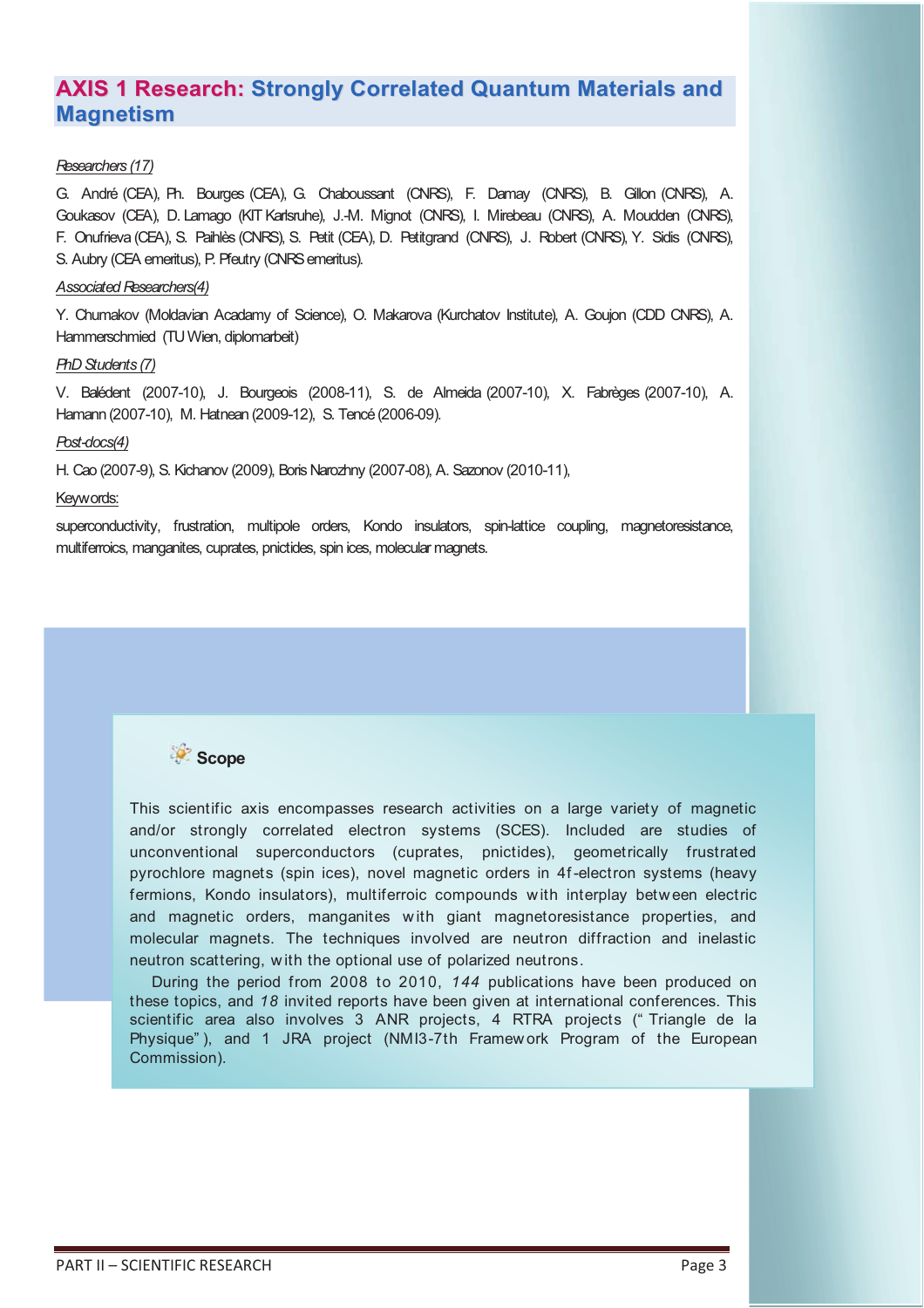# **Current Research**

The field of strongly correlated electron systems (SCES) covers a w ide range of materials and physical phenomena w hich go beyond the standard theory of a Fermi gas of non-interacting electrons. The composition of these compounds usually involves transition metals or rare earth oxides, hydrides or intermetallics. The interactions betw een electrons allow several degrees of freedom such as spin, charge, lattice, or orbital to be simultaneously active. Original features in SCES are studied at LLB, both through experiment and theory. The competition between different phases and interactions induces a great variety of magnetic phenomena, ground states, and phase transitions, ranging from *unconventional superconductivity* or *multipolar orde***rs** to *photomagnetism*. When interactions are short-range, the specific geometry of the lattice plays a crucial role, w hich raises the possibility of fine-tuning the magnetic states through geometrical frustration or spin-lattice coupling (*spin ices, multiferroics*). Because of their complex energy balance, materials from this class can exhibit anomalously large responses to small perturbations, such as the *giant magnetoresistance in manganites,* and open the w ay to new functionalities (e.g., spintronics and photosw itchable compounds). Interesting states may also occur under extreme conditions (e.g., very low temperatures, high magnetic field or high pressure). The neutron probe is likely the best tool to study their properties from a microscopic standpoint, since it is sensitive to spin and lattice ordered states and low -energy excitations, and its polarization state can further be controlled and monitored by appropriate techniques. The main areas of research studied in LLB are summarized below .

#### **Unconventional superconductivity: neutron spectroscopy and theory**

In the last two decades, new superconducting (SC) compounds, exhibiting surprisingly high critical temperatures (*Tc*), have been discovered. In contrast to conventional superconductors, the SC order parameter is not isotropic, neither in cuprates nor in Fe-based systems. This ignited a search for new SC pairing mechanisms based on the existence of rather strong electronic interactions. These interactions further render the materials extremely unstable against long-range ordering, which can either favor or compete w ith superconductivity, and thus give rise to extraordinarily rich phase diagrams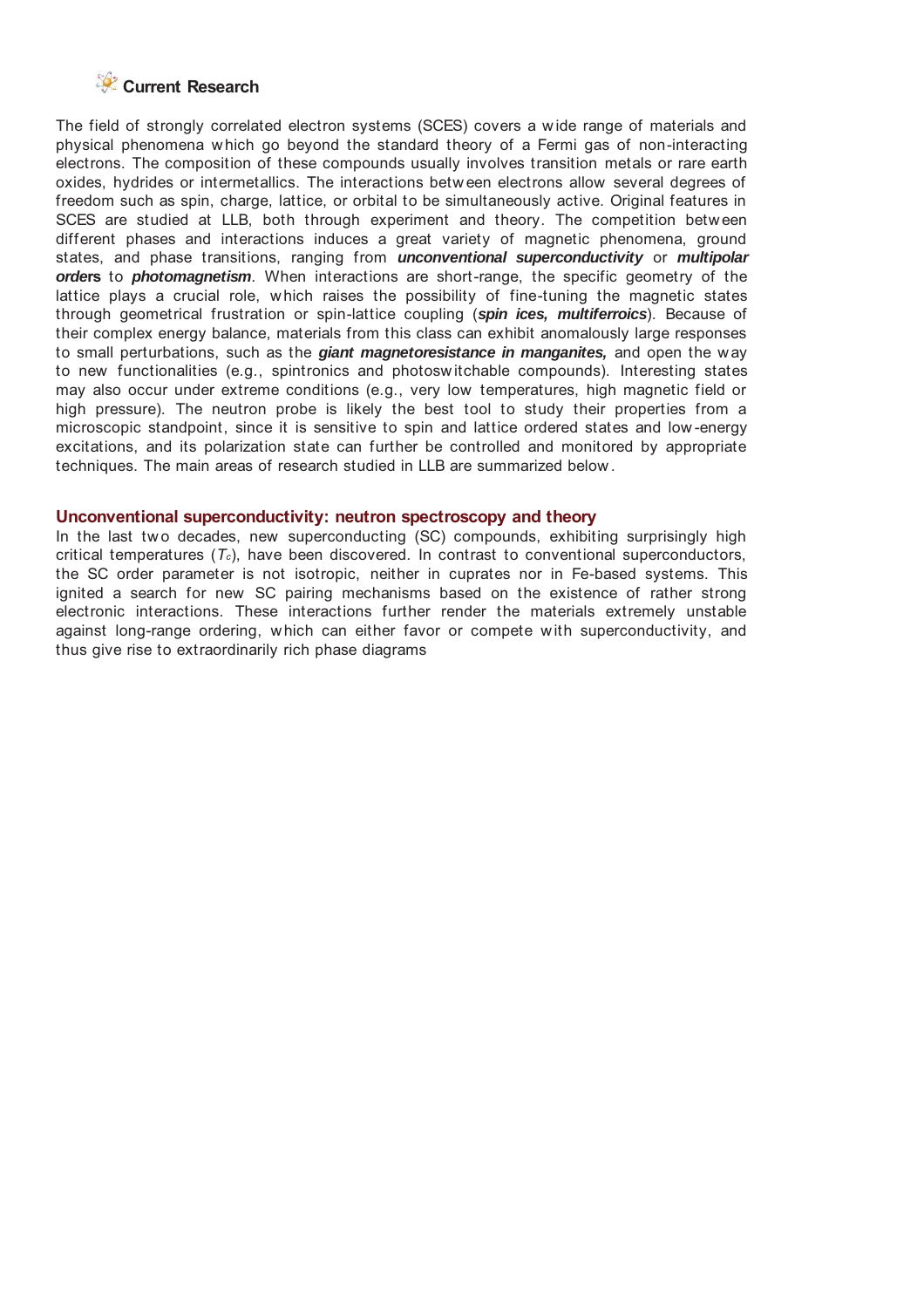### **Organization**

The experimental w ork on SCES carried out at the LLB is based on a versatile instrument suite implementing different neutron-scattering techniques.

- I. Inelastic scattering on triple-axis spectrometers: study of the lattice and magnetic excitation spectra. The LLB operates tw o thermal-neutron (1T, 2T) and three cold-neutron (4F1, 4F2, G4-3) triple-axis spectrometers. The 2T and 4F1 instruments can be equipped with a polarized neutron setup (linear polarization analysis).
- II. Single-crystal neutron diffraction: study of crystalline and magnetic ordered states. These instruments include a four-circle diffractometer on a hot neutron source (5C2); a four-circle diffractometer on a thermal beam (6T2), which can also be operated in a twoaxis mode w ith a lifting detector; and a tw o-axis diffractometer w ith polarized hot neutrons (5C1), specially designed for measuring spin density maps. The 6T2 instrument w as recently equipped w ith a 2D multidetector.
- III. Pow der neutron diffraction: characterization of crystalline and magnetic orders. This instrument suite consists of one high-resolution diffractometer w ith thermal neutrons (3T2) devoted to crystalline studies, one diffractometer (G4-1) on a cold neutron guide for the determination of magnetic structures, and one long-w avelength diffractometer (G6-1) optimized for high-pressure studies.

Three groups with specific experimental expertise are in charge of the above spectrometers. This responsibility involves the operation and upgrade of the instruments and their sample environments, as w ell as providing the technical and scientific support to visitors w ho perform experiments at the LLB. The research projects described hereafter involve close collaborations betw een members of the different groups since most studies actually require the use of several types of spectrometers. Collaborations w ith external teams are also essential. In particular, chemistry laboratories can supply new materials, in the form of powder or single crystal samples. Obtaining large, high-quality, single crystals is generally a prerequisite for undertaking inelastic neutron experiments. Other collaborations make it possible to study or characterize the same samples by probes other than neutrons (e.g., x-rays, bulk magnetization, resistivity, Mössbauer or NMR spectroscopy, etc.). These close relationships both inside and outside LLB, together w ith a constant effort to optimize the performance of the instruments, are the keys to meeting the standards of top level research in the present international context.

#### **The spin resonance-mode scenario in high-Tc cuprates**

In conventional superconductors, the electron pairing interaction is mediated by an exchange of phonons. In the framew ork of Eliashberg theory, anomalies in the charge excitation spectrum, probed by tunneling and optical conductivity measurements, were directly connected to the density of phonons, measured by inelastic neutron scattering, thereby providing evidence for the leading role of electron-phonon coupling in these materials. In high- $T_c$  cuprates, on the other hand, the mechanism responsible for superconductivity is still unknown despite 20 years of intensive research. Nevertheless, the observed structure of the low -energy electron spectrum is often considered to be the fingerprint of a strong electron coupling to some boson, w hich in turn is suspected to be a mediator of the SC pairing. In those materials, strong antiferromagnetic (AF) spin fluctuations, termed " spin-resonance" modes, w ere observed in the SC state by inelastic neutron scattering. Follow ing early theoretical studies carried out at LLB, these excitations are now w ell understood as triplet excitons. The theory group has recently developed an improved version of the Eliashberg theory, and has shown<sup>1</sup> that spin-resonance modes could explain significant anomalies observed in the SC high-Tc cuprates: the d-w ave SC pairing, the U-shaped angular dependence of the SC gap, the anomalous form of the electron density of states, and the renormalization of the electronic dispersion. This w ork establishes the scenario of spinresonance–mediated superconductivity on solid theoretical grounds.

*Superconducting Pairing through the Spin Resonance Mode in High-Temperature Cuprate Superconductors*  F. Onufrieva and P. Pfeuty, Phys. Rev. Lett. **102**, 207003 (2009).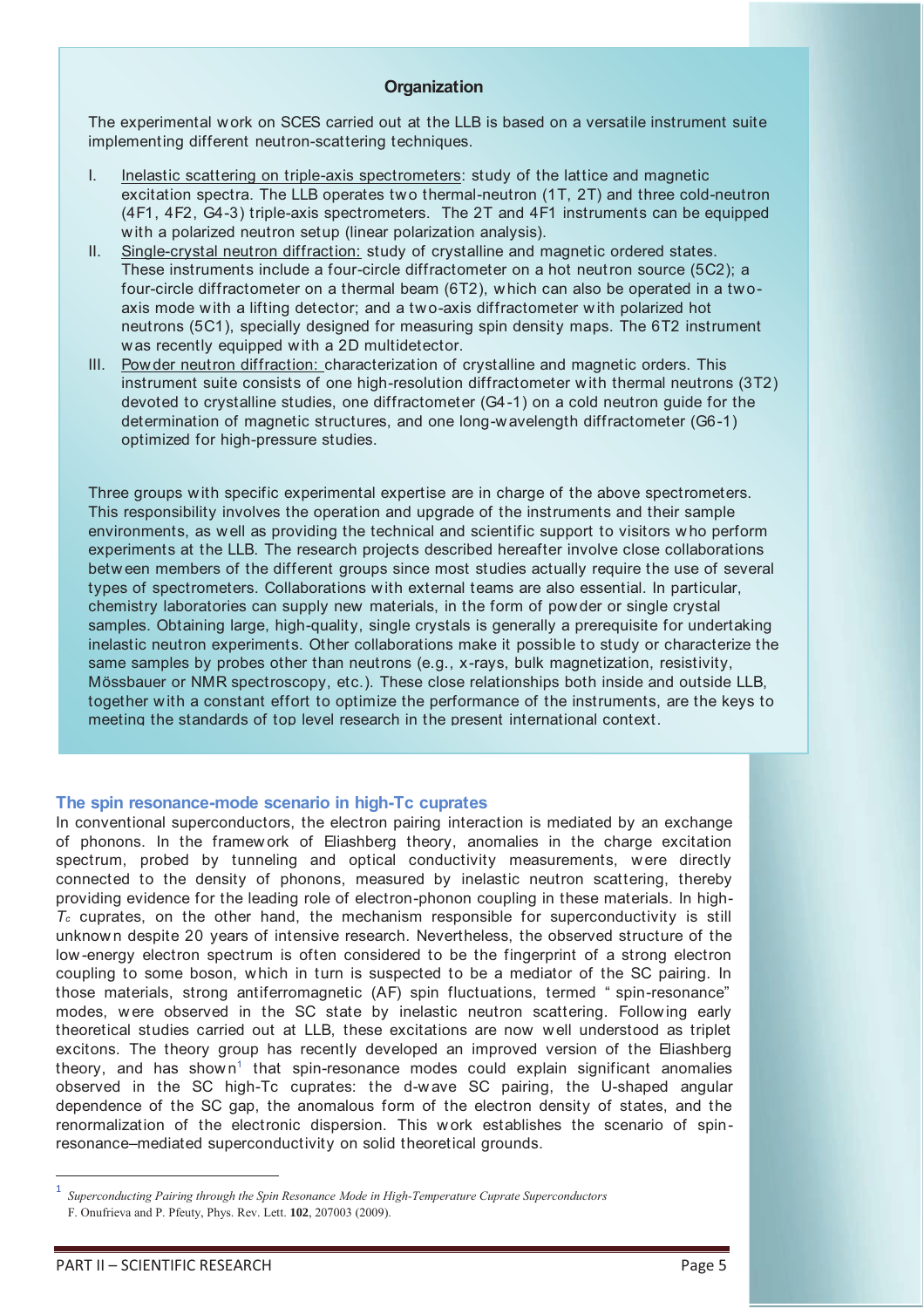#### **Unconventional magnetic order in the pseudogap state of high-***Tc* **cuprates**

Whereas ascertaining the origin of superconductivity in cuprates remains one of the major challenges posed to condensed matter physics, the anomalous electronic properties of those materials outside the SC state constitutes another, equally elusive, mystery. In particular, the low -energy electrons become partially gapped w ell above *Tc* in the so-called pseudogap phase (Figure 1.1). Recent, highly accurate, polarized neutron diffraction measurements have demonstrated the existence of a long-range magnetic order developing below the pseudogap– opening temperature *T*\* . This pioneering w ork performed at LLB has stimulated international



*Figure 1.1. Universal pseudogap phase diagram: dependence on hole doping (p) of the superconducting critical temperature T<sup>c</sup> and the ordering temperature Tmag associated with the an unconventional magnetic phase in YBa<sup>2</sup> Cu3O6+x (YBCO) and HgBa<sup>2</sup> CuO4+ <sup>δ</sup>. (Hg1201). Tmag matches the temperature T\* (dashed line), corresponding to the opening of the socalled pseudogap state, as derived from other types of measurements. From Ref. [2].* 

collaborations w ith several groups in the USA (H. Mook, Oak Ridge National Laboratory; M. Greven' s group, Standford University). Our observation w as subsequently confirmed in two distinct families of cuprates, YBa2Cu<sub>3</sub>O<sub>6+ x</sub> and HgBa2CuO<sub>4+</sub>  $\delta$ . The magnetic phase breaks timereversal symmetry, but preserves the lattice translation invariance. This implies the existence of staggered magnetic moments w ithin each unit cell. The observed magnetic correlations are distinct from the usual antiferromagnetic spin-correlation, w hich are w ell documented from previous inelastic neutron scattering (INS) measurements. Here, in contrast, they are thought to possess an orbital-like character and could originate from nanoscopic current loops, as initially proposed by C.M. Varma in his theory of the pseudogap phase. The neutron scattering measurements indeed provide the first experimental evidence that the pseudogap phase is a long-range-ordered phase, competing with superconductivity in cuprates. The search for this novel magnetic phase is now being extended to other cuprate families, such as La2-*x*SrCuO4 and Bi2Sr2CaCu2O8+ *<sup>δ</sup>*, through new collaborations w ith other groups in France (I. Laffez, LEMA, Université de Tours) and Sw itzerland (J. Mesot, Paul Scherrer Institute, Villigen).

#### **Instability towards a so-called electronic nematic state in cuprates.**

Recent INS measurements, carried out in strongly underdoped YBa2Cu3O6.45 (Tc = 35 K), have demonstrated the existence of quasi-one-dimensional (1D) incommensurate spin fluctuations, developing spontaneously below 150  $K^3$ . This observation highlights the spontaneous breaking of rotational invariance in the system. On cooling dow n, the lattice translation invariance is further broken, w hile incommensurate spin fluctuations freeze at short distance. Static correlations can be enhanced by applying an external magnetic field. In addition to INS measurements, electrical transport properties exhibit a significant 1D anisotropy, w hile quantum oscillation measurements in high magnetic fields suggest a folding of the electronic band structure, w hich is associated w ith a state w hich breaks the lattice translation invariance. All these findings point tow ard the existence of an electronic nematic instability, w here rotational symmetry is spontaneously broken at long distance as a result of strong electronic interactions. This instability leads to an electronic smectic state w hen the translation invariance is further broken. Such mechanisms are also regarded as likely candidates for explaining the anomalous electronic properties of cuprates in the pseudogap phase. These results are the fruit of a long-standing collaboration betw een the LLB and the MPI in Stuttgart.

<u>.</u>

3

<sup>2</sup> *Unusual magnetic order in the pseudogap region of the superconductor HgBa2CuO4+ δ*

Y. Li , V. Balédent, N. Barišić, Y. Cho, B. Fauqué, Y. Sidis, G. Yu, X. Zhao, P. Bourges, M. Greven, Nature **455**, 372-375 (2008).

*Electronic Liquid Crystal State in the High-Temperature Superconductor YBa2Cu3O6.45*

V. Hinkov, D. Haug, B. Fauqué, P. Bourges, Y. Sidis, A. Ivanov, C. Bernhard, C. T. Lin, B. Keimer, Science **319**, 597 ( 2008).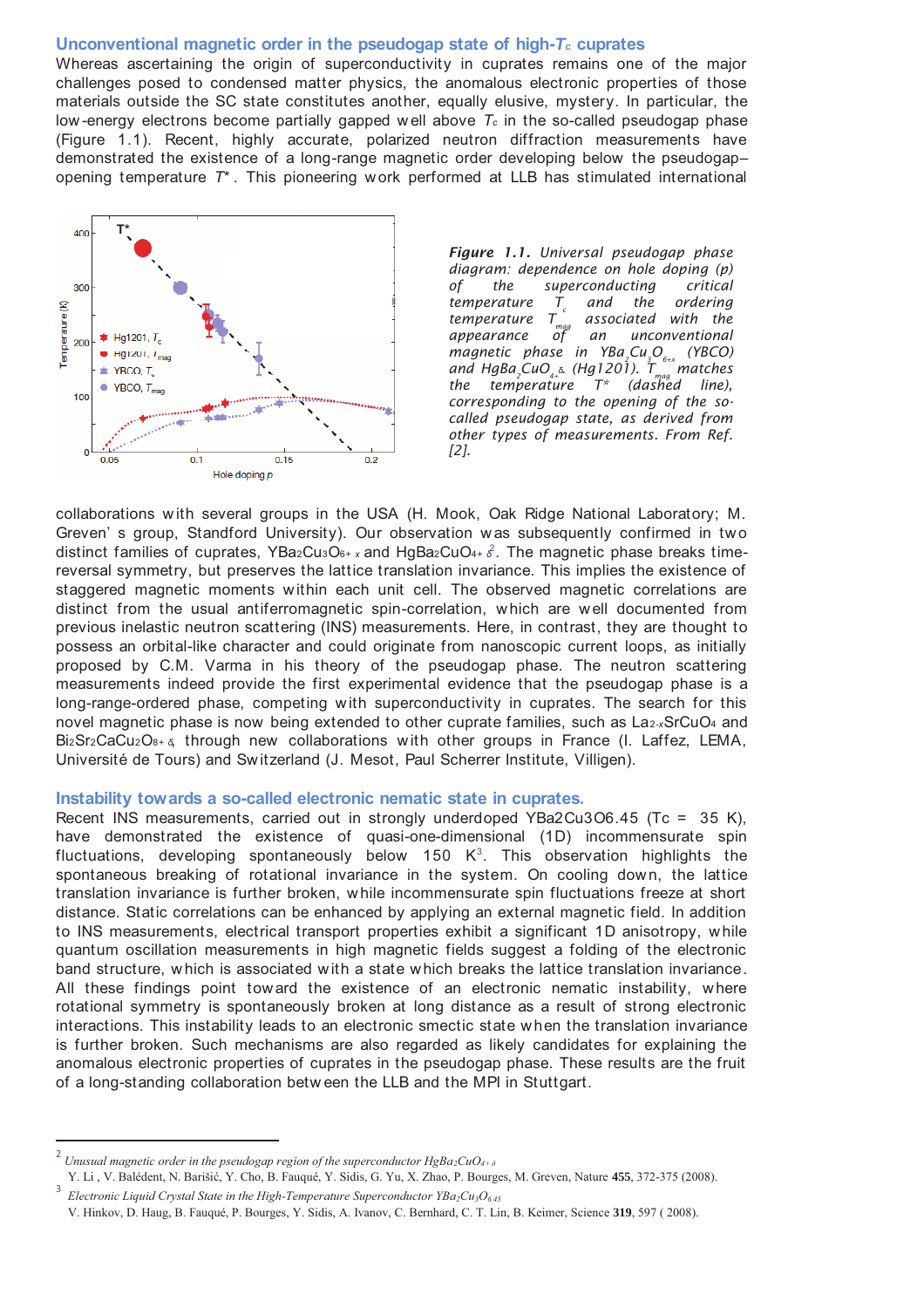#### **Magnetic superconducting " glue" for Fe-based superconductors?**

Non-superconducting *M*Fe2As2 (*M*: Ca,Fe) shows a crystallographic transition from a tetragonal phase to an orthorhombic phase, accompanied w ith an AF spin-density w ave order. Upon doping w ith either electrons or holes, the structural and magnetic transitions vanish and the system becomes superconducting. The unconventional " *s+ /-"* SC order parameter is believed to reflect an attractive interaction mediated by the exchange of strong AF fluctuations inherited from the spin-density-w ave state. Within a collaboration betw een the MPI Stuttgart (B. Keimer' s group), FRM-II Munich and the LLB, the AF spin excitation spectrum in electron-doped BaFe2-*x*Co*x*As2 w as recently mapped out at temperatures spanning the transition from the normal to the SC state. Furthermore, the dynamic spin susceptibility could be determined in absolute units<sup>4</sup>, providing highly valuable information for theories and allow ing the coupling strength betw een electrons and spin fluctuations to be quantitatively evaluated. The role of lattice vibrations in superconductivity w as also investigated in non-SC *M*Fe2As by the Karlsruhe group at LLB in collaboration w ith Th. Brü ckel and his collaborators (Forschungzentrum Jü lich, Germany). INS measurements of the phonon dispersions and comparison w ith density functional theory (DFT) calculations indicate that theory correctly reproduces most phonon frequencies, but fails to account for the anomalous temperature dependence of some modes.<sup>5</sup> The coupling of vibrational and electronic degrees of freedom appears stronger than predicted by DFT and the role of phonons in the superconductivity of Fe-based superconductors could be more significant than anticipated. The importance of both magnetic and lattice degrees of freedom is further supported by first -principle calculations carried out at LLB<sup>6</sup> for FeSe, another newly-discovered iron-based superconductor. Spinpolarized calculations of all frozen phonons at the Brillouin zone center show a significant deformation of the electronic band structure near the Fermi level for several modes involving a displacement of the chalcogen. The particular *B*2*u*(Se) phonon mode show s a strong linear coupling w ith the AF order parameter, leading to a substantial electron-phonon coupling, which can partly account for the superconducting critical temperature  $T_c$  when the weak coupling BCS theory is used. Nevertheless, the strong linear coupling of this *B*2*u*(Se) mode w ith the magnetic order parameter strongly suggests that magnetic fluctuations are another necessary ingredient to fully account for the high *Tc* observed in this system.

#### **Novel electronic and magnetic properties in 4***f***-electron systems**

4f electrons are know n to be more localized than d electrons and subject to strong spin-orbit coupling. Instabilities of otherw ise magnetic 4f states occur mainly in metallic compounds as a result of hybridization with conduction band states, as described in the well-known Anderson model. This approach basically describes a competition betw een exchange interactions and Kondo-type magnetic fluctuations, producing renormalized Fermi-liquid quasiparticle states, heavy effective masses and, in some cases, " heavy-fermion superconductivity" . Some materials do not fit into this framew ork, however, because other degrees of freedom (such as the multipole moments) are involved, or because the renormalization leads to a semiconducting ground state (" Kondo insulators" ).

### **Unconventional ordered states: competing dipole and multipole interactions**

Whereas neutron diffraction techniques remain unchallenged in solving intricate magnetic structures, systems in w hich spin and orbital degrees of freedom are intimately coupled require more diversified approaches. This type of situation occurs in *f*-electrons exhibiting various types of " multipole orders" at low temperature, such as skutterudites or hexaborides. The best-known example is CeB<sub>6</sub>, which shows a mixed order of Ce quadrupole and octupole moments in a narrow temperature range (" phase II" : 2.3 < *T* < 3.2 K in zero field), prior to developing a long-range order of magnetic dipole moments. A field-induced (*H* | | [001]) magnetic contribution ascribed to the ordered *Txyz* octupole moments w as observed

 $\overline{a}$ 

<sup>4</sup>*Normal-state spin dynamics and temperature-dependent spin-resonance energy in optimally doped BaFe1.85Co0.15As<sup>2</sup>* D. S. Inosov, J. T. Park, P. Bourges, D. L. Sun, Y. Sidis, A. Schneidewind, K. Hradil, D. Haug, C. T. Lin, B. Keimer, V. Hinkov, Nature Physics **6**, 178 (2009).

<sup>5</sup> *Measurement of Anomalous Phonon Dispersion of CaFe2As2 Single Crystals Using Inelastic Neutron Scattering*  R. Mittal, L. Pintschovius, D. Lamago, R. Heid, K-P. Bohnen, D. Reznik, S. L. Chaplot, Y. Su, N. Kumar, S. K. Dhar, A. Thamizhavel, and Th. Brueckel, Phys. Rev. Lett. **102**, 217001 (2009).

<sup>6</sup> *Strong electron-phonon coupling in Be1−xB2C2: ab initio studies* A.H. Moudden, Eur. Phys. J. B **64**, 173 (2008).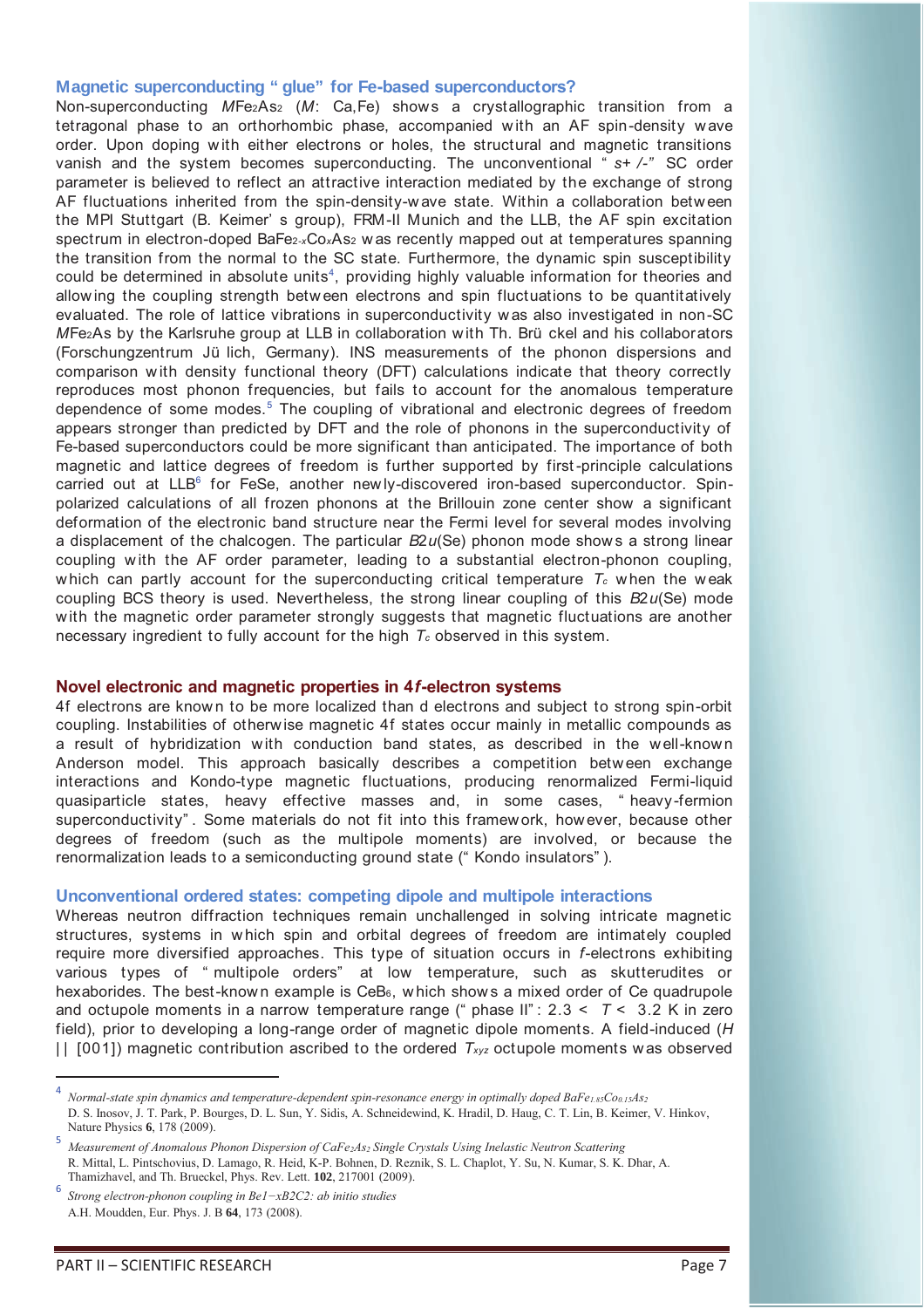for the first time in neutron diffraction experiments performed at LLB (collaboration with Tohoku University, Sendai and JAEA, Tokai). Substituting Ce by other lanthanide elements w ith different ground state multiplets  $(^{2S+1}L_J = ^{1}S_0, ^{2}F_{5/2}, ^{3}H_4, ^{4}I_{9/2}$  for La, Ce, Pr, and Nd, respectively), one can selectively tune the different multipole moments and study the effect on the ordering properties of the material. Studies of the (Ce, Pr)B<sub>6</sub>, (Ce, Nd)B<sub>6</sub>, and (La, Pr)B<sub>6</sub> series, carried out in a collaboration betw een the LLB (neutron diffraction), Hiroshima University (bulk properties), and Spring-8 (synchrotron x-ray diffraction), led to the characterization of several new ordered phases in the temperature–magnetic field phase diagrams for different compositions, w hose relative stability ranges can be traced back to the interplay betw een multipole interactions of different orders and symmetries.  $7,8$ 

Recently a new material, CeRu2Al10, became the focus of considerable attention: despite being a seemingly innocuous intermetallic Ce compound, it appears to be on the verge of a semiconducting state, which can be stabilized under a moderate pressure of  $\sim$  1 GPa, but subsequently collapses above 3 GPa. This dramatic effect is directly connected to an elusive phase transition occurring at  $T_0 = 27$  K, whose order parameter remains controversial. Superstructure satellites were observed in a powder diffraction experiment on  $G4-1$ , and proven to be magnetic (wave vector  $k_{AF} = [1,0,0]$ ) using neutron polarization analysis on 4F1. How ever, the simplest antiferromagnetic structure suggested by the neutron measurements fails to explain the recent results from Al NMR. Furthermore, INS data performed on pow der (Figure 1.2) indicate that the main peak developing at about 8 meV below  $T_0$  has a mixed (magnetic + nuclear) character. This suggests that the transition does not reduce to a conventional antiferromagnetic ordering, and more detailed investigations have been undertaken to clarify this important question.

#### $T_{\circ}$ (meV)  $\overline{\mathbf{8}}$ 300  $= 11 K$ Energy  $T = 20 K$  $6\phantom{a}$  $T = 26 K$ 250 Intensity (cnts /  $t \sim 2$  min)  $\overline{4}$  $T = 150 K$  $m \text{eV}$ 9 200 FWHM  $6\phantom{a}$ 150 3  $\mathbf 0$  $nits)$ 100  $30<sup>2</sup>$ arb. 50  $\mathbf{0}$ 0 ك  $\overline{0}$  $\overline{z}$  $\overline{4}$  $\overline{6}$  $\overline{R}$  $10$  $12$  $10$ 15 20  $25$  $\overline{30}$ Energy (meV) Temperature (K)

**Kondo insulators and related boride compounds** 

**Figure 1.2.** Constant-Q scans  $(Q = 1.5 \text{ Å}^+)$  $\mathsf{measured}$  on  $\mathsf{Ceku}_{\mathsf{2}}\mathsf{Al}_{\mathsf{10}}$  powder as a function of temperature, showing a broad excitation peak around 8 meV in the ordered state below  $T_0 = 27$  K, whose spectral weight transfers to a quasielastic signal in the paramagnetic state. Right frames (top to bottom): energy, full width at half maximum, and peak intensity of the inelastic peak. From Ref. [9].

" Kondo insulators" (KIs) form a unique class of strongly correlated *f*-electron compounds, in w hich the renormalization of electronic states occurring at low temperature causes the opening of a narrow gap in the density of states, rather than an enhancement of Fermi-liquid quasiparticle masses as found in heavy-fermion systems. They are the subject of a longstanding collaboration with the Russian Research Center " Kurchatov Institute" in Moscow. In previous INS studies, the archetype compound YbB<sub>12</sub> was shown to develop a peculiar magnetic response in its KI state below  $T^* \approx 50$  K, dominated by a spin gap and three distinct magnetic excitations. The lower peak, in particular, was ascribed to a spin-exciton (in-gap) mode due to antiferromagnetic correlations and mapped out in *Q* space using both polarized and unpolarized triple-axis measurements. Lutetium dilution experiments subsequently showed that the spin gap opening is not primarily a coherence effect, as assumed in the usual " hybridization-gap" picture, but could reflect the formation of an array of local singlet -states. Recently, substitution of (trivalent) Yb by (tetravalent) Zr w as used to probe the contribution of *d*-electron states to the latter mechanism. The results indicate that, at variance w ith the Lu

<sup>7</sup>*Magnetic order and multipole interactions in CexPr1−xB6 solid solutions*  J.-M. Mignot, G. André, J. Robert, M. Sera, and F. Iga, Phys. Rev. B 78, 014415 (2008)

<sup>8</sup>*Effect of Nd substitution on the magnetic order in CexNd1−xB6 solid solutions*  J.-M. Mignot, J. Robert, G. André, M. Sera, F. Iga, Phys. Rev. B 79, 224426 (2009)

<sup>9</sup>*Long-range order and low-energy magnetic excitations in CeRu2Al10 studied via neutron scattering*  J. Robert, J.-M. Mignot, G. André, T. Nishioka, R. Kobayashi, M. Matsumura, H. Tanida, D. Tanaka, M. Sera, Phys. Rev. B, Rapid Commun. **82**, 100404R (2010).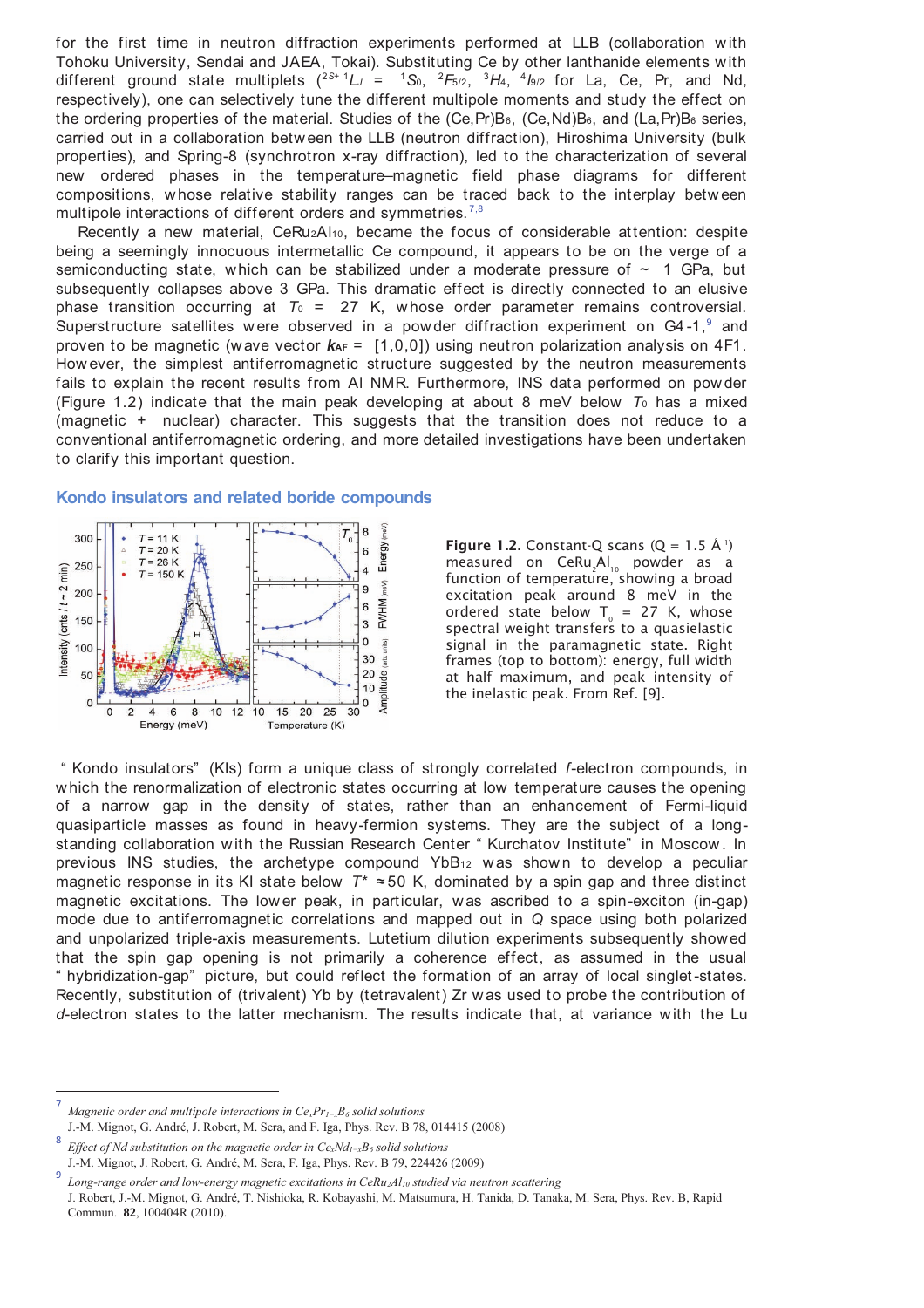case, the spin gap is partially filled, entailing a stronger suppression of the exciton peak than with  $Lu^{10}$ 

Other intriguing aspects of this dodecaborides concern their lattice dynamics. In these materials, the rare-earth ions are rather loosely bound inside a rigid boron netw ork. It w as shown previously for  $YbB_{12}$  that the phonon modes associated with Yb vibrations occur at an energy close to that of the " exciton" peak, and that their intensity is anomalously enhanced on cooling in the temperature region w here KI properties develop. This might result from a coupling betw een low -energy magnetic and phonon excitations. Recently, *ab-initio* calculation and INS measurements performed on superconducting ZrB<sub>12</sub> revealed that similar " quasilocal" Zr vibration modes exist and make an appreciable contribution to the electron-phonon interactions.<sup>11</sup> They might thus play a role in the rather high transition temperature  $T_c = 6$  K of this compound.

#### **Geometrical frustration in the pyrochlore lattice: spin liquids and spin ices.**

In chemically ordered compounds w ith short -range magnetic interactions, geometrical frustration appears when all interactions cannot be satisfied simultaneously due to the lattice geometry. A w ell-known example is a triangle of antiferromagnetically coupled spins. This frustration results in a strong degeneracy of the ground state, since many configurations have the same energy. It now appears as a pow erful ingredient for designing materials or tuning physical properties, since frustrated magnetic states may be easily sw itched by small changes in the energy balance. Pyrochlores  $R_2Ti_2O_7$  (where  $R_3+$  is a rare earth ion) are model systems show ing exotic short-range magnetic orders called " spin liquids" and " spin ices" , w ith unconventional excitations akin to magnetic monopoles, and a huge sensitivity to perturbations. Various aspects have been studied in collaborations w ith P. Bonville and A. Forget (IRAMIS/SPEC, Saclay), G. Dhalenne and C. Decorse (ICMMO, Orsay), and H. Mutka (ILL, Grenoble).

### Local susceptibility in  $R\text{-}$  Ti<sub>2</sub>O<sub>7</sub> pyrochlores ( $R$  = Tb, Ho, Yb, Er)

Rare earth titanate pyrochlores of  $Fd-3m$  space group, where the  $R^{3+}$  ions occupy the summits of corner-sharing tetrahedra and the  $Ti^{4+}$  ions are nonmagnetic, show very different ground states, such as spin-liquid (Tb) and spin-ice (Ho) states, short range orders, planar antiferromagnetism (Er), and 2D ferromagnetism (Yb). Their physics is governed by the exchange and dipolar interactions between the  $R^{3+}$  ions, together with the crystal-field anisotropy along the < 111> axes. The study of the paramagnetic state under applied fields points to precursor effects of these ground states. Single-crystal polarized neutron diffraction gives access to the local susceptibility tensor in the Gukasov-Brown model,<sup>12</sup> which reduces to 2 components  $\chi$  and  $\chi_{\perp}$  with respect to the < 111> local axis, owing to the high symmetry the  $R^{3+}$  site. This allows one to describe the complex field-induced structures using only tw o parameters. This tensor cannot be derived from the bulk magnetization due to the equivalent < 111> axes. Measurements performed in four typical cases w here the *R-R* interactions may be F or AF, and the crystal-field anisotropy either Ising- or *XY*-type, show ed that the local susceptibility is highly anisotropic (Figure 1.3). This is the first determination of the local susceptibility in the Ho<sub>2</sub>Ti<sub>2</sub>O<sub>7</sub> spin ice with (F, Ising) behavior. Comparison with a calculation of the non-interacting susceptibility deduced from the crystal-field scheme (measured independently by inelastic neutron scattering) yields the tensor of exchange interactions, which is also found to be anisotropic.<sup>13</sup> As a surprising consequence, in Yb2Ti2O7 w ith (F, *XY*) behavior, crystal-field and exchange anisotropies nearly compensate,

<sup>10</sup>*Spin dynamics in the electron-doped Kondo insulator Yb1−xZrxB12 (x=0.2)* 

K. S. Nemkovski, P. A. Alekseev, J.-M. Mignot, E. A. Goremychkin, A. A. Nikonov, O. E. Parfenov, V. N. Lazukov, N. Yu. Shitsevalova, A. V. Dukhnenko, Phys. Rev. B **81**, 125108 (2010).

<sup>11</sup>*Lattice dynamics in ZrB12 and LuB12: Ab initio calculations and inelastic neutron scattering measurements* 

A. V. Rybina, K. S. Nemkovski, P. A. Alekseev, J.-M. Mignot, E. S. Clementyev, M. Johnson, L. Capogna, A. V. Dukhnenko, A. B. Lyashenko, V. B. Filippov, Phy. Rev. B **82**, 024302 (2010).

<sup>12</sup> A. Gukasov and J. Brown, J. Phys. Condens. Matter **14**, 8831, (2002).

<sup>13</sup>*Ising versus XY Anisotropy in Frustrated R2Ti2O<sup>7</sup> Compounds as "Seen" by Polarized Neutrons*

H. Cao, A. Gukasov, I. Mirebeau, P. Bonville, C. Decorse, G. Dhalenne, Physical Review Letters **103**, 056402 (2009).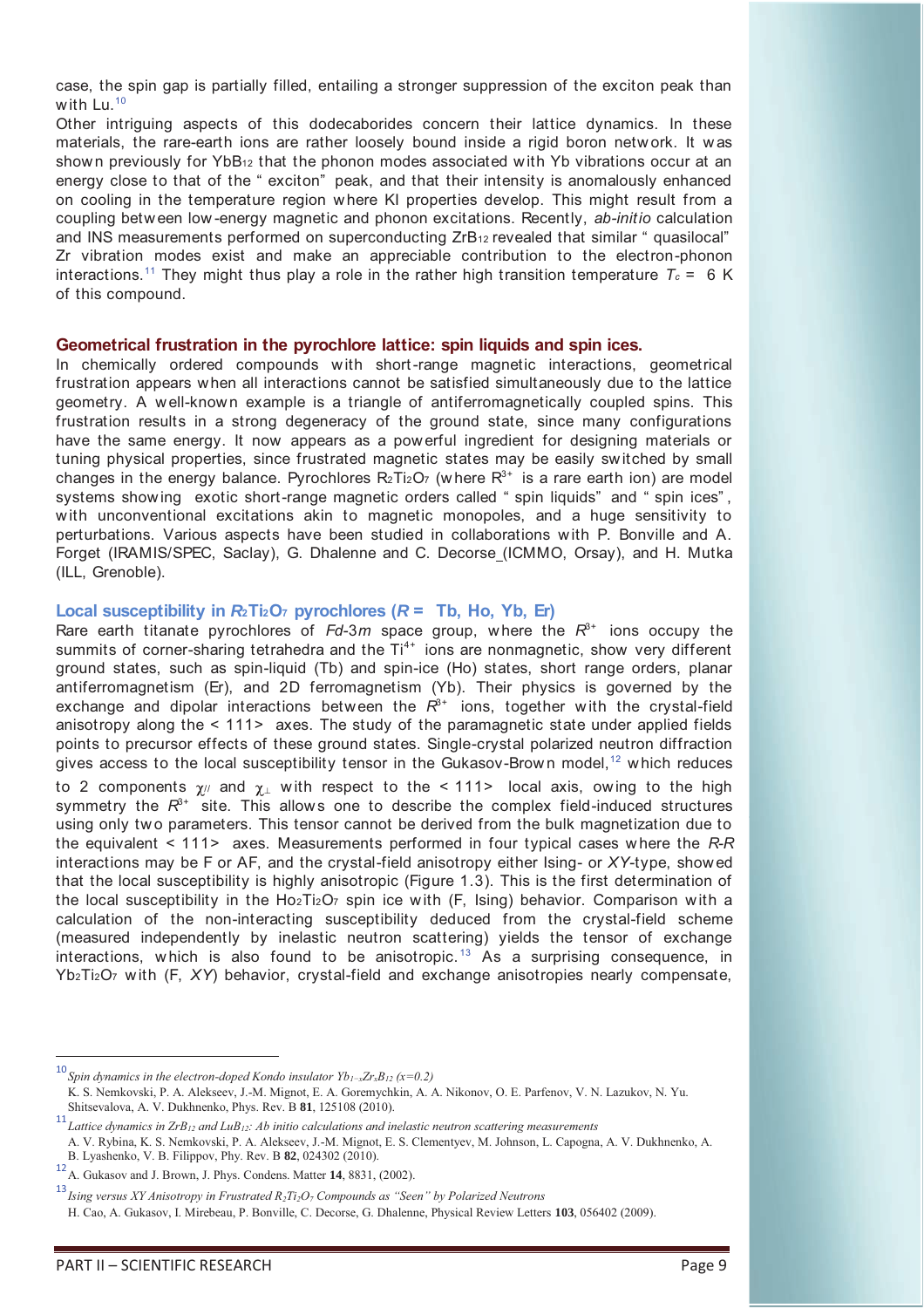yielding a Curie susceptibility and ground state fluctuations in an original " exchange spin-ice" ground state.<sup>14</sup>



**Figure 1.3.** Susceptibility components  $\chi_{\parallel}$  and  $\chi_{\perp}$  versus T in Ho<sub>2</sub>Ti<sub>2</sub>O<sub>z</sub> (left) and Yb<sub>2</sub>Ti<sub>2</sub>O<sub>z</sub> (right). Dashed lines: CEF-only calculation; solid lines: calculation including an effective exchange. In Yb<sub>2</sub>Ti<sub>2</sub>O<sub>7</sub>, the *anisotropy of the molecular field due to the exchange*  $(\lambda_{1/1} \gg \lambda_{1/2})$  *is reversed with respect to the crystal field anisotropy (XY type). From Ref. [13]* 

#### **Evolution of the spin liquid Tb2Ti2O7 ground state under applied field**

Tb2Ti2O7 realizes the (AF, uniaxial) case w ith a highly tunable spin-liquid ground state, w hich is easily destabilized by an applied field, pressure, or magnetic substitution. This tunability results from the peculiar  $\text{Th}^{3+}$  crystal field scheme, with two low-energy doublets easily populated by temperature, or mixed by the magnetic field, and from *R-R* effective (dipolar + exchange) interactions at the border betw een the F and AF characters. Starting from the spin-liquid ground state, a magnetic field close to a < 110> axis splits the system into tw o sublattices (*α* and  $\beta$  chains) and induces spin-ice–like local structures with  $k = 0$  propagation vector, but with different moment values on the two sublattices.<sup>15</sup> Above 2 teslas, magnetic structures with  $k$ = 0 and *k* = (001) propagation vectors coexist. The high sensitivity of the spin structures to a small disorientation of the applied field results from the anisotropic susceptibility. In true spin ices  $(R =$  Ho or Dy), this feature was used as a trick to tune the concentration of magnetic monopoles.<sup>16</sup>

#### **An ordered spin ice Tb2Sn2O7 under high pressure**

Starting from the  $Tb_2Ti_2O_7$  spin liquid, substitution of Ti by Sn yields a lattice expansion and the onset of an ordered spin-ice state. The change in the energy balance is understood as follow s: the lattice expansion favors the dipolar (F) Tb–Tb interactions at the expense of the (AF) superexchange interactions, since superexchange depends more strongly on interatomic distances. The ordered or " soft" spin ice, w hose anisotropy is reduced in comparison w ith the true spin ice, has the local spin ice spin structure (mathematically identical to proton order in w ater ice) but not its degeneracy, since all tetrahedra of the pyrochlore structure have the same orientations. This leads to long-range order, ferromagnetic magnetization, and intricate spin dynamics.<sup>17</sup> What happens when one pressurizes a soft spin ice? We observed three effects: a reorientation of the spin-ice structure, the onset of antiferromagnetic order, and the enhancement of spin-liquid fluctuations.<sup>18</sup> It is w orth noting that only the soft spin ice Tb<sub>2</sub>Sn<sub>2</sub>O<sub>7</sub> is sensitive to pressure (Figure 1.4). In the true spin ice Ho<sub>2</sub>Ti<sub>2</sub>O<sub>2</sub>, although theory predicts a pressure tuning of the magnetic monopoles, it w as not observed up to now . Very high pressures are likely necessary to disturb the crystal- field scheme and exchange interactions.

<sup>14</sup> *Anisotropic exchange in frustrated pyrochlore Yb2Ti2O<sup>7</sup>*

H. Cao, A. Gukasov, I. Mirebeau, P. Bonville, J. Phys. Cond. Mat. Fast Track, **21**, 492202 (2009).

<sup>15</sup>*Field-Induced Spin-Ice-Like Orders in Spin Liquid Tb2Ti2O<sup>7</sup>*

H. Cao, A. Gukasov, I. Mirebeau, P. Bonville, Phys. Rev. Lett. **101**, 196402 (2008).

<sup>16</sup> T. Fennell et al. Nature Physics **3**, 566 (2007); D. J. P. Morris et al., Science **326**, 411, (2009).

<sup>17</sup>*Investigation of magnetic fluctuations in Tb2Sn2O7 ordered spin ice by high-resolution energy-resolved neutron scattering* 

I. Mirebeau, H. Mutka, P. Bonville, A. Apetrei A. Forget, Phys. Rev. B 78, 174416, (2008)

<sup>18</sup>*Magnetic order in Tb2Sn2O7 under high pressure: From ordered spin ice to spin liquid and antiferromagnetic order* 

I. Mirebeau, I. Goncharenko, H. Cao, A. Forget, Physical Review B, Rapid Commun. **80**, 220407R (2009).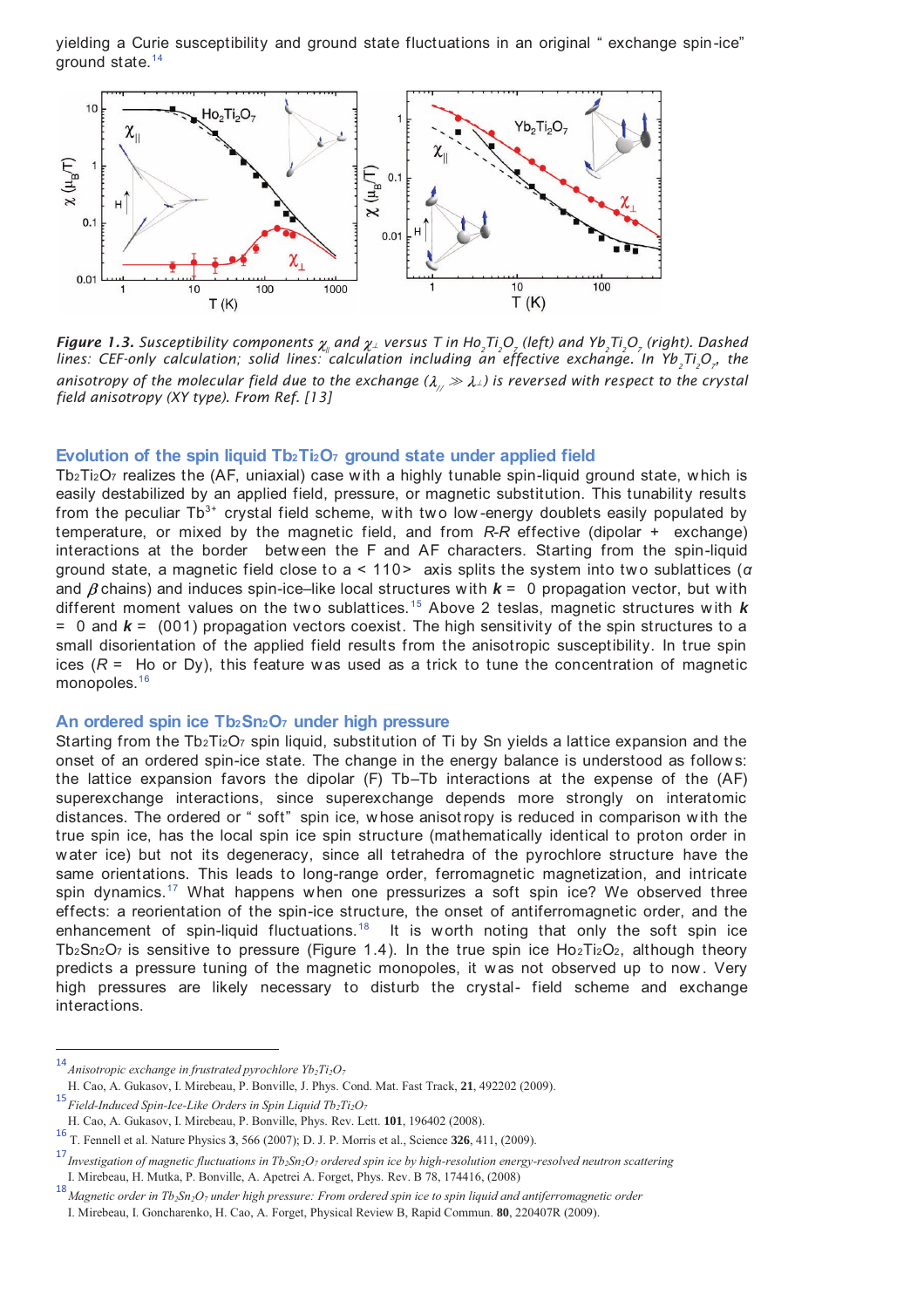

*Figure 1.4. Magnetic diffraction pattern in Tb<sup>2</sup> Sn2O<sup>7</sup> ordered spin ice, at 0.06 K under a pressure of 4.6 GPa. Together with the Bragg peaks of the ordered spin ice*  $[k_0 = 0]$ *propagation vector, fcc lattice], new antiferromagnetic Bragg peaks [k<sup>1</sup> =(0,0,1) propagation vector, simple cubic lattice] appear under pressure. Top: the spin structures corresponding to the refinement (solid lines). From Ref. [Erreur ! Signet non défini.].* 

#### **Strong correlations in CMR manganites**

Among the many novel phenomena encountered in strongly-correlated electron systems, specific effects originating from the interplay of different degrees of freedom (lattice, electron charge, spin and orbital angular momentum) have aroused particular interest. One prominent example is the manganites, which are well known for their colossal magnetoresistance (CMR) properties, associated w ith a phase transition from a high-temperature insulating phase to a low-temperature metallic phase.<sup>19</sup>

In these perovskite manganese oxides  $La_{1-x}B_xMnO_3$  ( $B = Ca$ , Sr), the number of electrons on each manganese ion can be tuned by the partial substitution of a concentration *x* of Ca or Sr atoms on the La site. For *x* = 0, there are 4 electrons per manganese site, w hose spins are aligned because of a large Hund coupling. The system show s orbital ordering, ow ing to the  $Mn^{3+}$  Jahn-Teller effect, and is insulating as a result of electronic correlations. In agreement w ith the Goodenough-Kanamori rules, the spins form ferromagnetic planes that are stacked antiferromagnetically. Upon substitution, the number of electrons per manganese site decreases and the system evolves tow ards an orbitally disordered ferromagnetic and metallic phase beyond  $x \approx 0.17$ . The latter phase is the one exhibiting the famous CMR properties. The hopping of electrons from site to site leads to a novel type of ferromagnetic coupling (" double exchange" ), which is expected to stabilize the ferromagnetic order. How ever, the w ay the material evolves tow ards this new phase is very peculiar and emphasizes the role of charge segregation. The signature of this evolution w as characterized by means of inelastic neutron scattering experiments in the course of of a longstanding collaboration w ith the State Steel and Alloys Institute in Moscow (MISIS).

We first show ed that, for small *x* values, the electronic state can be seen as consisting of hole-rich platelets embedded in a hole-poor matrix w ithin the ferromagnetic planes. Their size (~ 16 Å) and spatial extension could be determined. As *x* increases, these platelets grow and percolate for  $x = 0.12$ , where the antiferromagnetic coupling between layers vanishes.<sup>20-23</sup> The system becomes quasi-metallic at room temperature but, in a small range of concentrations around  $x \sim 1/8$ , the ground state remains insulating owing to charge localization. Our study in this regime revealed very unconventional spin dynamics: the magnetic excitation spectrum consists of a dispersive branch near the zone centre, and several discrete modes at the zone boundary.<sup>24</sup> The former indicates long-range ferromagnetically coupled spins, while the latter were attributed to standing spin waves w ithin small ferromagnetic domains. By assuming that the system forms w eakly-coupled ferromagnetic clusters, we w ere able to explain the data successfully, and to obtain a very good agreement betw een the expeiment and the model (Figure 1.5).

<sup>19</sup>*Nanoscale Phase Separation and Colossal Magnetoresistance*, edited by E. Dagotto (Springer-Verlag, Berlin, 2002).

<sup>20</sup> M. Hennion *et al.*, Phys. Rev. Lett. **81** 1957 (1998).

<sup>21</sup> M. Hennion *et al.*, Phys. Rev. B **61**, 9513 (2000).

<sup>22</sup> F. Moussa *et al.*, Phys. Rev. B **67**, 214430 (2003).

<sup>23</sup> M. Hennion *et al.*, Phys. Rev. Lett. 94 **057006** (2005)

<sup>24</sup> M. Hennion *et al.*, Phys. Rev. B **73**, 104453 (2006)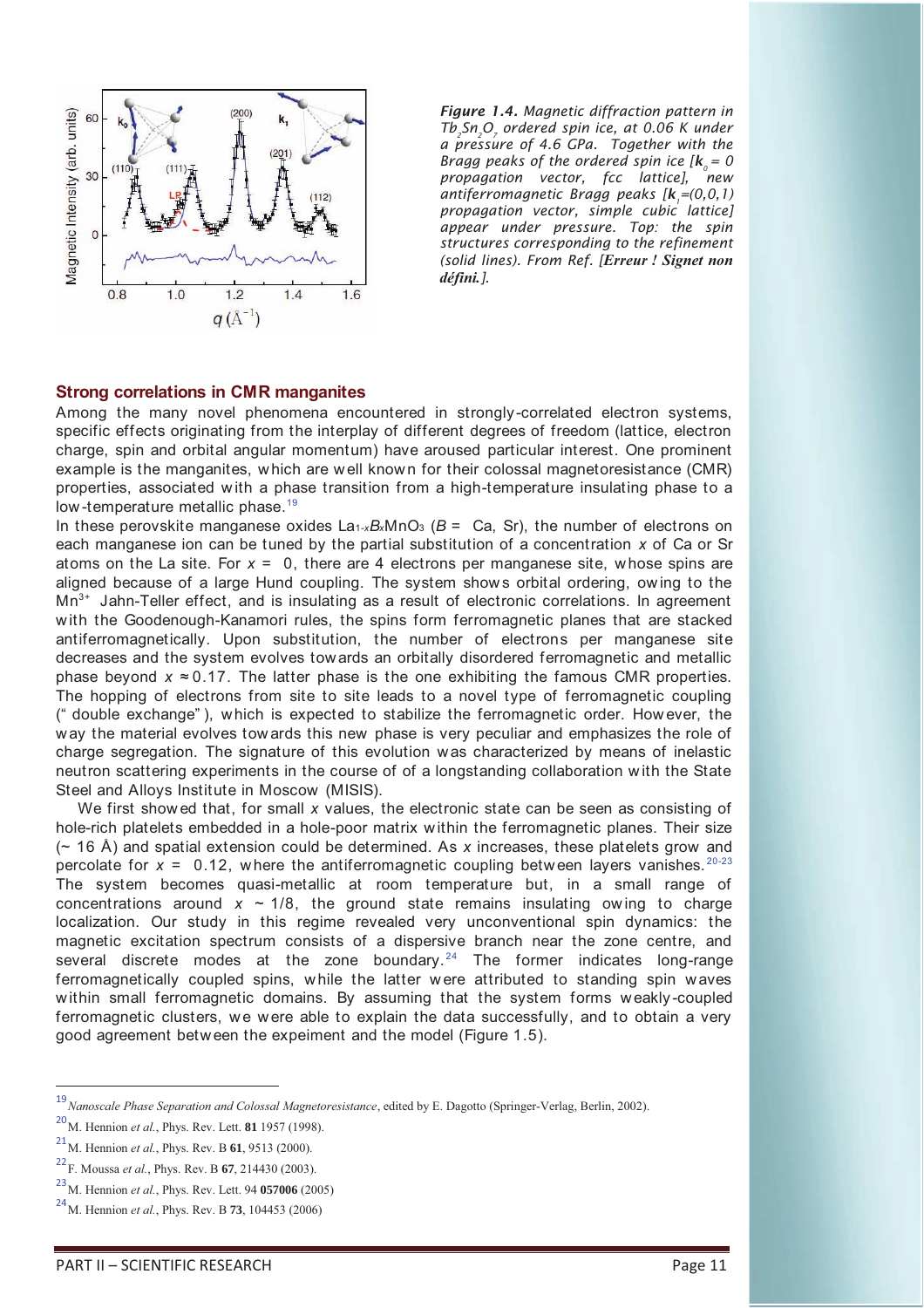

*Figure 1.5. Experimental (left) and theoretical (right) dispersions obtained at low temperature (x = 0.15).*

Beyond *x* = 0.17, the system enters the ferromagnetic and metallic phase. Pioneering measurements revealed standard cosine law s, although w ith strong anomalies at the zone boundary, w hich w ere described in terms of softening, broadening and flattening of the dispersion. These anomalies were tentatively explained on the basis of a phenomenological Heisenberg model with Mn-Mn magnetic couplings extending up to the fourth neighbors. Subsequently, we revisited these experiments with improved statistics and resolution, and collected data for a number of doping contents (*x*(Sr) = 0.175, 0.2, 0.3, 0.35 0.4 and *x*(Ca)  $=$  0.3).<sup>25,28</sup> We found that in all cases the spin-wave spectra consisted of a quadratic dispersive branch at the zone centre, characteristic of a three-dimensional (3D) ferromagnetic state, and w ave-vector independent (flat) levels at the zone boundary, w hich w ere reminiscent of the  $x \sim 1/8$  spectra. The characteristic energies of these levels remain approximately identical, w hile their intensities show a peculiar temperature and doping dependence. Actually, as the temperature decreases or *x* increases, the upper modes become very intense at the expense of the lower ones (

Figure 1*.6*). At low temperature, this creates the illusion of a cosine law (the quadratic branch) w ith a softened zone boundary (the upper flat mode), w hich is in agreement w ith earlier reports (

Figure 1.7). It is worth emphasizing that, as soon as temperature increases, this effect vanishes as all modes have comparable intensities. Considering the resemblance betw een the spectra in the  $x \sim 1/8$  region and in the metallic phase, it is tempting to propose a picture w here the levels w ould reflect quantized spin w aves in ferromagnetic clusters, embedded in a 3D ferromagnetic matrix. As both insulating and metallic regimes have similar spin-wave spectra, we may speculate that the same physics is at play here and that the existence of such clusters is an important ingredient for the appearance of the CMR phenomenon. How ever, the stability of these clusters for doping as large as  $x = 0.35$  or 0.40 is probably difficult to justify, and casts some doubt on the proposed interpretation. Up to now , the unconventional spin dynamics remain unexplained and new experimental efforts are needed to extend our understanding of these compounds and their puzzling properties.

<sup>25</sup> F. Moussa *et al.*, Phys. Rev. B **76**, 064403 (2007)

<sup>26</sup>*Intralayer and interlayer exchange tuned by magnetic field in the bilayer manganite (La0.4Pr0.6) 1.2Sr1.8Mn2O7 probed by inelastic neutron scattering* 

F. Moussa, M. Hennion, A. Gukasov, S. Petit, L. P. Regnault, A. Ivanov, R. Suryanarayanan, M. Apostu, and A. Revcolevschi, Phys. Rev. B **78**, 060406 (2008).

<sup>27</sup>*Spin waves and metallic state of magnetoresistive manganites* 

S. Petit, M. Hennion, F. Moussa, D. Lamago, A. Ivanov and Y.Mukovskii, J. Phys. Conf. Ser. **200**, 012159 (2010).

<sup>28</sup>*Quantized Spin Waves in the Metallic State of Magnetoresistive Manganites* 

S. Petit, M. Hennion, F. Moussa, D. Lamago, A. Ivanov, Y. M. Mukovskii and D. Shulyatev, Phys. Rev. Lett. **102**, 207201 (2009).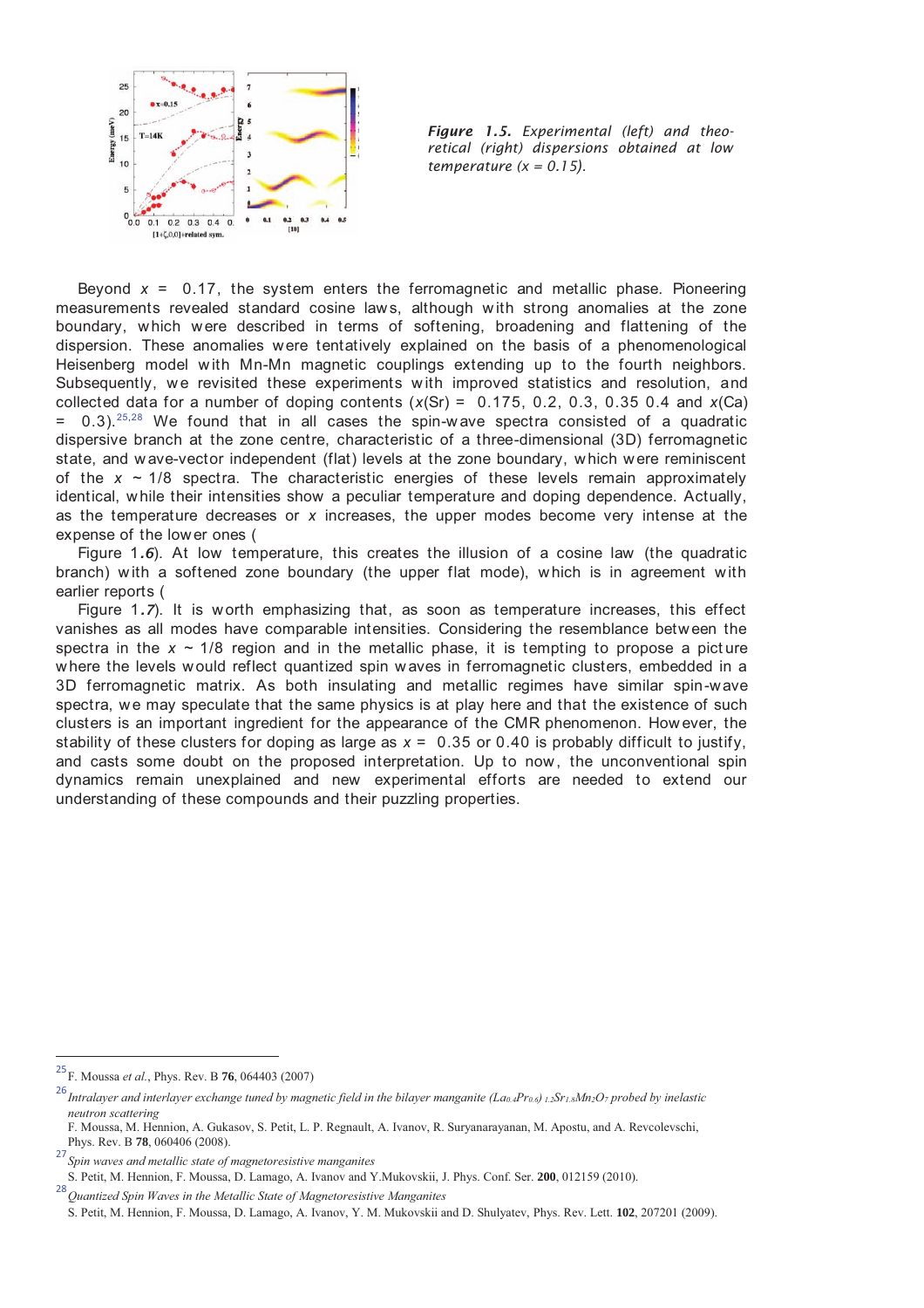



*Figure 1.6. Energy scans at the zone boundary Q = (1.5,0,0) for different temperatures (x = 0.30). Arrows indicate the different flat modes.* 

*Figure 1.7. Color map of S(Q,* $\omega$ *) recorded at low temperature (x = 0.30).*

The bilayer counterpart of the pseudo-cubic manganites, La2-2xSr1+ 2xMn2O7, is also famous for its colossal magnetoresistance. Here, broad charge-order peaks due to large polarons are found to disappear at the CMR insulator-metal transition. These polarons survive as fluctuations in the metallic phase, w hich strongly broaden and soften certain phonon modes near the w ave-vectors w here the charge-order peaks appeared in the high-temperature phase.<sup>29</sup> Again, these findings confirm the amazing entanglement of lattice, charge and spin degrees of freedom in this class of systems.

### **Multiferroic materials**

Studies conducted over the past few decades came to the conclusion that ferroelectricity and magnetism tend to be mutually exclusive, and interact only w eakly w ith each other w hen they do coexist. The recent discovery of multiferroic materials, in w hich ferroelectricity and magnetism are intimately coupled, has completely changed these established view s, opened routes to new technological applications, and has forced physicists to reconsider some longaccepted ideas.<sup>30</sup>

Coupling betw een magnetic and electric orders makes it possible to design promising devices, such as high-speed memories w ith magnetically and electrically addressable states, magnetically tunable tunnel-junctions, sensors, filters, transducers, etc. For instance, the control of magnetization by an applied electric field via the magnetoelectric coupling offers an opportunity to combine the respective advantages of FeRAMs (ferroelectric random access memories) and MRAMs (magnetic random access memories) in the form of non-volatile magnetic storage bits, which can be sw itched by an electrical field and thus combine the merits of MRAMs in terms of access time and endurance with a low writing energy.<sup>31</sup>

Meanw hile, a major effort is currently underw ay to revisit the ferroelectric-ferromagnetic dichotomy and to understand the multiferroic properties on fundamental grounds. The multiferroic compounds are scarce, as symmetry considerations impose severe constraints. Indeed, their space group should be non-centrosymmetric, to accommodate ferroelectricity, but also compatible w ith a magnetic ground state. Last but not least, all multiferroic materials found to date exhibit a certain amount of magnetic frustration. This, together with a strong spin- lattice coupling, seems to be a basic physical ingredient for multiferroicity. For example, the orthorhombic RMnO<sub>3</sub> compounds, where R is a rare-earth element  $(R = Eu, Gd, Tb, Dy)$ , are archetypes of multiferroic materials. Magnetic frustration arises from competing magnetic exchange interactions, yielding an incommensurable spiral magnetique structure. As proposed in the " spin-current" model, the spin-lattice coupling is a result of the Dzyaloshinskii-Moriya

<sup>29</sup>*Signature of checkerboard fluctuations in the phonon spectra of a possible polaronic metal La1.2Sr1.8Mn2O<sup>7</sup>*

F. Weber, N. Aliouane, H. Zheng, J. F. Mitchell, D. N. Argyriou & D. Reznik, Nature Materials **8**, 798 (2009).

<sup>30</sup> S-W Cheong *et al.*, Nature Materials **6**, 13 (2007).

<sup>31</sup> A Barthélémy and M. Bibes, Nature Materials **460**, 81 (2009).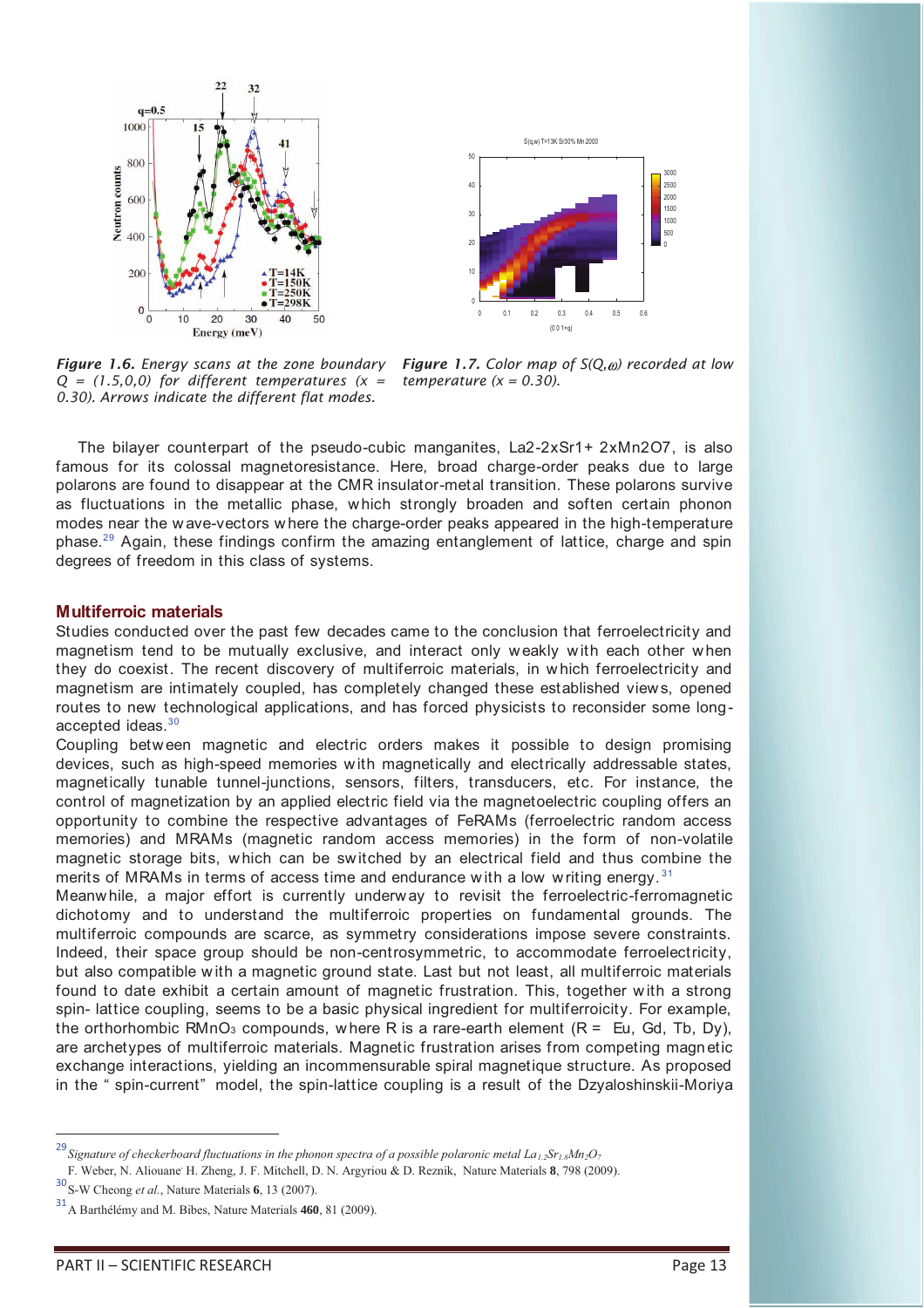interaction: minimizing the corresponding term in the Hamiltonian of the system results in a relaxation of atomic positions and, in turn, in an electric polarization.  $32$ 

A rapid survey of the literature show s that there also exist a large number of multiferroic materials with a triangular-based geometry. Much work at LLB was thus devoted to the study of delafossite-type materials, such as  $CuCrO<sub>2</sub>$  and  $CuMnO<sub>2</sub>$ , in close collaboration with the CRISMAT in Caen (Figure 1.8). These studies showed that the ground state properties of these compounds can be very different, even if the required basic ingredients are present. In CuCrO<sup>2</sup> the magnetic ground state is an incommensurate 120° magnetic structure, w ith spin dynamics that is close to that of a 2D Heisenberg triangular lattice; it is multiferroic in its antiferromagnetic phase, but no unambiguous structural distortion was observed so far at  $T_{\rm N}$ .<sup>33</sup> There are, however, anomalies in the spin-w ave spectrum, w hich can be assigned to additional in-plane interactions, and could be an indication of a magnetoelastic coupling in this material. In contrast, the collinear antiferromagnetic ordering in CuMnO<sub>2</sub> occurs simultaneously with a symmetry-low ering structural transition, w hich releases the frustration inherent to the triangular lattice. Below the magnetoelastic transition,  $CuMnO<sub>2</sub>$  is an improper ferroelastic, but is not magnetoelectric.<sup>34</sup> Even though the basic ingredients of multiferroicity (magnetic frustration and spin-lattice coupling) are at play, the balance between the two is subtle and remains unknown. More studies are in progress, focusing in particular on the role of the ligand ions on the magnetic interactions.





*Figure 1.8. Experimental (color map) and calculated (grey lines)*  $S(Q,\omega)$  along *the [HH0] direction in delafossite CuCrO2 at 10 K.*

*Figure 1.9. Energy scans performed at the zone center Q = (0,0,6) in YMnO3, in the spin-flip (red) and non-spin-flip (blue) channels. Left and right curves correspond to temperatures above and below TN, respectively. The spin wave is in reality a hybrid mode, as evidenced by its "lattice" counterpart (bottom right).*

Hexagonal *R*MnO<sub>3</sub> with *R* elements having smaller ionic radii, ( $R =$  Ho, Er, Yb, Lu, Y) form another class of triangle-based multiferroic materials, w hich has been w idely studied at LLB in recent years, in collaboration w ith the Institut de Chimie Moléculaire et des Matériaux d' Orsay (ICMMO University of Paris-Sud 11).35-38.The Néel order at 120° imposed by the geometric

<sup>32</sup> H. Katsura *et al.*, Phys. Rev. Lett. **98**, 027203 (2007).

 $\overline{a}$ 

<sup>33</sup>*Spin dynamics in the geometrically frustrated multiferroic CuCrO<sup>2</sup>*

M. Poienar, F. Damay, C. Martin, J. Robert, and S. Petit Phys. Rev. B **81**, 104411 (2010).

<sup>34</sup>*Spin-lattice coupling induced phase transition in the S=2 frustrated antiferromagnet CuMnO<sup>2</sup>*

F. Damay, M. Poienar, C. Martin, A. Maignan, J. Rodriguez-Carvajal, G. André, and J. P. Doumerc, Phys. Rev. B **80**, 094410, (2009).

<sup>35</sup>*Spin-Phonon Coupling in Hexagonal Multiferroic YMnO<sup>3</sup>*

S. Petit, F. Moussa, M. Hennion, S. Pailhès, L. Pinsard-Gaudart, and A. Ivanov, Phys. Rev. Lett. **99**, 266604 (2007).

<sup>36</sup>*Magnetic order in YbMnO3 studied by neutron diffraction and Mössbauer spectroscopy* 

X. Fabrèges, I. Mirebeau, P. Bonville, S. Petit, G. Lebras-Jasmin, A. Forget, G. André, and S. Pailhès, Phys. Rev. B **78**, 214422 (2008).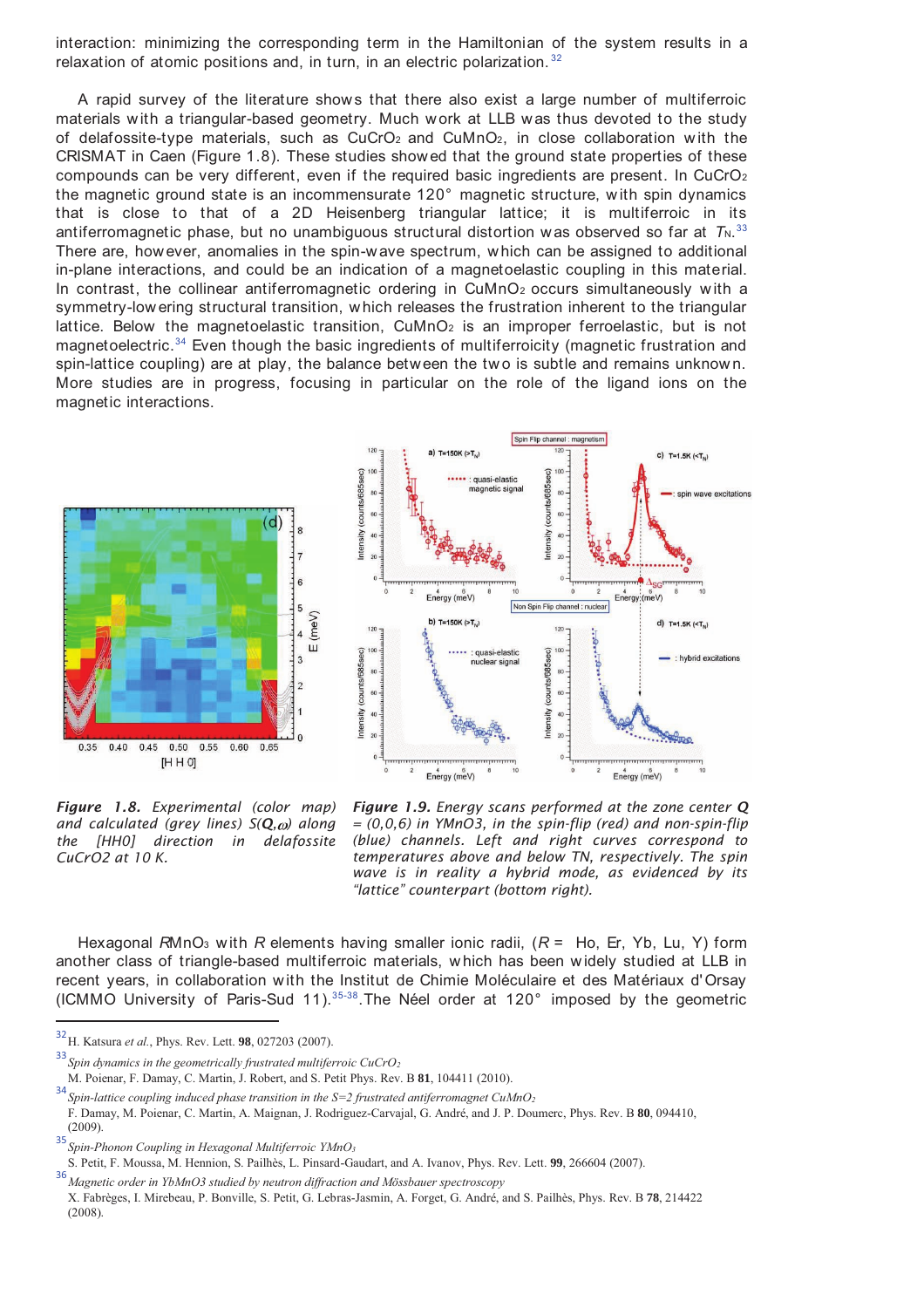frustration is accompanied by an isostructural transition: each ion " moves" inside the unit cell w hen Mn moments get ordered. This effect provides evidence for a giant magnetoelastic coupling, likely connected w ith an increase in the ferroelectric polarization. To shed light on these materials, high-resolution neutron diffraction and inelastic neutron scattering w ere carried out on four  $R M nO<sub>3</sub>$  compounds ( $R = Y$ , Sc, Ho, Yb), with either non-magnetic (Y, Sc) or magnetic (Ho, Yb) *R* ions, show ing (Ho, Sc) or not (Y,Yb) a spin reorientation at the temperature *T*<sub>SR</sub> (Figure 1.9). We have shown that the isostructural transition is a systematic feature in this series. In addition, we have established a correlation between the atomic positions, the type of magnetic structure, and the nature of the spin-w aves, depending on the compound and its magnetic structure. The key parameter is the position of the Mn ions w ithin the triangular plane, w hich tunes the sign of the exchange interaction. We speculate that, thanks to the magnetoelastic coupling, the atomic motion helps to release the frustration by selecting one particular magnetic structure, depending on the *x* value<sup>36</sup>. This process recalls the spin-Peierls states stabilized in several geometrically frustrated 2D or 3D compounds.

Magnetoelectric coupling also results in mixed magnon-phonon excitations, called electromagnons. While their existence has been theoretically predict ed a long time ago, their dual lattice and spin nature makes it challenging to observe them experimentally. Due to their dipole electric activity, they could first be detected by optical measurements, especially in GdMnO3, TbMnO3, Eu0.75Y0.25MnO3, DyMnO3, YMn2O5, TbMn2O5 and BiFeO3. Recent inelastic polarized neutron scattering experiments provided one of the first direct observations of a hybrid dispersive wave in the hexagonal series of *R*MnO<sub>3</sub> materials: part of a spin-wave branch is found to be completely dressed by nuclear spectral weight $37$ . Again, the Dzyaloshinskii-Moriya interaction could be at the origin of this hybridization.

#### **Observation of a magnetic " blue phase" in an itinerant magnet**

Blue phases often appear in chiral liquid crystals as arrangements of so-called " double-tw ist cylinders" , characterized by tw isting in all directions perpendicular to the cylinder axis. *<sup>39</sup>* Magnetic moments in chiral magnets tend to form spirals, and one can thus speculate on the existence of magnetic " blue phases" . By combining model calculations w ith experiments, we show that such a phase does form in MnSi over a large part of the phase diagram, including at ambient pressure.*<sup>40</sup>*

In chiral magnets, calculations performed in the large-pitch limit show that spirals with a welldefined tw ist direction (helical order) should have a low er energy in magnets, and that blue phases cannot appear.<sup>39</sup> Despite this result, a blue phase has been suspected to occur in the itinerant chiral magnet MnSi at high hydrostatic pressure, w here a so-called partial magnetic order has been observed.<sup>41</sup> In collaboration w ith A. Hamman, T. Wolf, and H. v. Löhneysen (Karlsruhe Institute of Technology) and D. Reznik (University of Colorado), we have performed calculations starting from magnetic moments of the same fixed magnitude, w ith random orientations, and placed on simple cubic or B20 lattices. The orientation of each moment w as optimized sequentially in random order until the total energy of the system stabilized. A typical spin arrangement obtained by this method is shown in Figure 1.10 (left). The topology is the same as for blue phases of chiral liquid crystals, i.e., w ith moments tw isting aw ay from cylindrical axes. We tested our model via experiments on the 4F cold triple-axis neutron spectrometer and on the PAPYRUS small angle neutron scattering (SANS) diffractometer. The magnetic correlation length is expected to be reduced by Fe-doping similarly to thermal fluctuations. According to our model, Fe doping should allow the blue phase to persist to low er temperatures. Experiments show that this is indeed the case: *T<sup>c</sup>*

 $\overline{a}$ 

<sup>37</sup> *Hybrid Goldstone modes in multiferroic YMnO3 studied by polarized inelastic neutron scattering*  S. Pailhès, X. Fabrèges, L. P. Régnault, L. Pinsard-Godart, I. Mirebeau, F. Moussa,M. Hennion, and S. Petit, Phys. Rev. B **79**, 134409 (2009).

<sup>38</sup> *Spin-Lattice Coupling, Frustration, and Magnetic Order in Multiferroic RMnO<sup>3</sup>*

X. Fabrèges, S. Petit, I. Mirebeau, S. Pailhès, L. Pinsard, A. Forget, M. T. Fernandez-Diaz, and F. Porcher, Phys. Rev. Lett. **103** 067204 (2009).

<sup>39</sup> D.C. Wright and N.D. Mermin, Rev. Mod. Phys. **61**, 385 (1989)

<sup>40</sup>*Magnetic blue phase in itinerant magnet MnSi* 

A. Hamann, D. Lamago, H.v. Löhneysen, D. Reznik, (submitted to Nature Materials).

<sup>41</sup> C. Pfleiderer et al., Nature **427**, 227 (2004).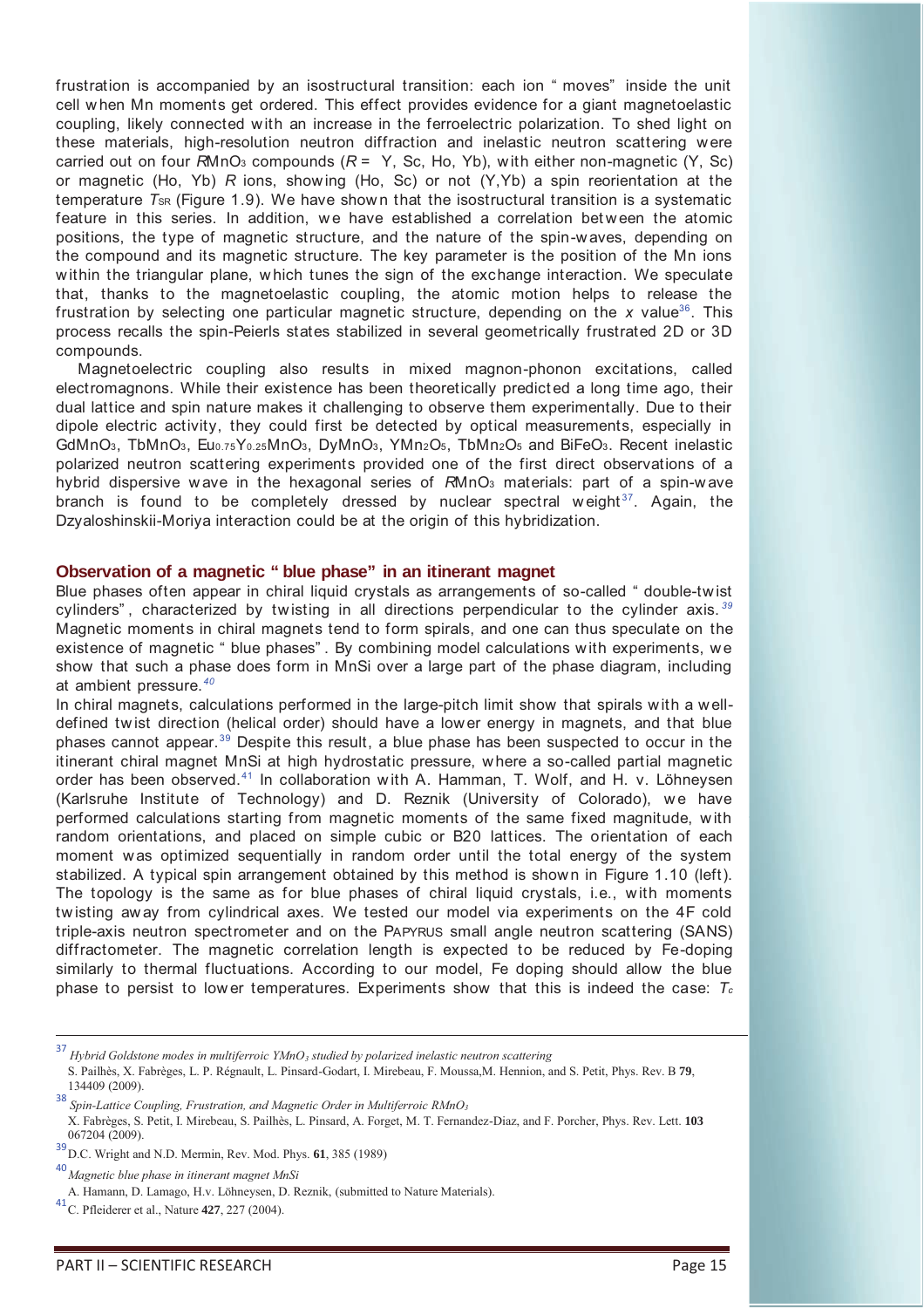decreases with Fe doping<sup>42</sup> and the SANS spectrum of  $Mn<sub>0.8</sub>Fe<sub>0.15</sub>Si$  at 1.5 K is a ring characteristic of the blue phase. The same result was obtained for Fe<sub>1-x</sub>Co<sub>x</sub>Si,<sup>43</sup> pointing to a universality of this phenomenon. Our results provide a blueprint for understanding cubic chiral magnets, including MnSi, by show ing that the frustrated nature of the magnetic interactions naturally and generically induces complex spin arrangements, w hich had so far been found only in liquid-crystal blue phases. Controlling special properties of this blue phase w ith impurities in thin films has a potential for new applications, particularly in electronics and magnetic memory devices.<sup>44</sup>



*Figure 1.10. (left) Topology of the triple-twist arrangement in a 12x12x12 unit-cell cluster containing ~7000 spins. (Right) SANS color map for Mn0.85 Fe0.15 Si measured at 1.5 K. The scattering intensity ring is characteristic for partial order. The small overall increase in the intensity from left to right results from a sloping background coming from the cryostat.* 

#### **Molecular magnetism and photomagnetism**

Molecular magnetism is a relatively new field of research, w hich has attracted grow ing interest among physicists since the discovery, fifteen years ago, of the first " single molecule magnet" (SMM), Mn12-acetate, w hich behaves as a magnet at the molecular scale below a blocking temperature of 3 K. The present challenges in this field consist in understanding how to control magnetic anisotropy in order to obtain SMM behavior at higher temperatures, and in designing new multifunctional materials possessing other functional properties in addition to magnetism, e.g. magnetic photosw itchable compounds. Optical magnetic sw itching in the solid state raises questions of fundamental interest as to the mechanisms governing phase separation into magnetic domains or continuous structural changes during photoexcitation.



*Figure 1.11. Structure of M<sub>1</sub>O<sub>4</sub></sub> cubane-like complexes.* 

*Figure 1.12. Experimental induced spin density in the S = 2 ground state at*  $T = 2$  K,  $H = 7$  T, in Cu<sub>4</sub>O<sub>4</sub> projected onto *Cu2O<sup>2</sup> planes with different bridging geometries. Isodensity levels : ± 0.02 ¥ B /Å2* 

<sup>42</sup> N. Manyala et al., Nature **404**, 581 (2000).

<sup>43</sup> S.V. Grigoriev et al., Phys. Rev. Lett. **102**, 037204 (2009).

<sup>44</sup> X.Z. Yu et al., Nature **465**, 901 (2010).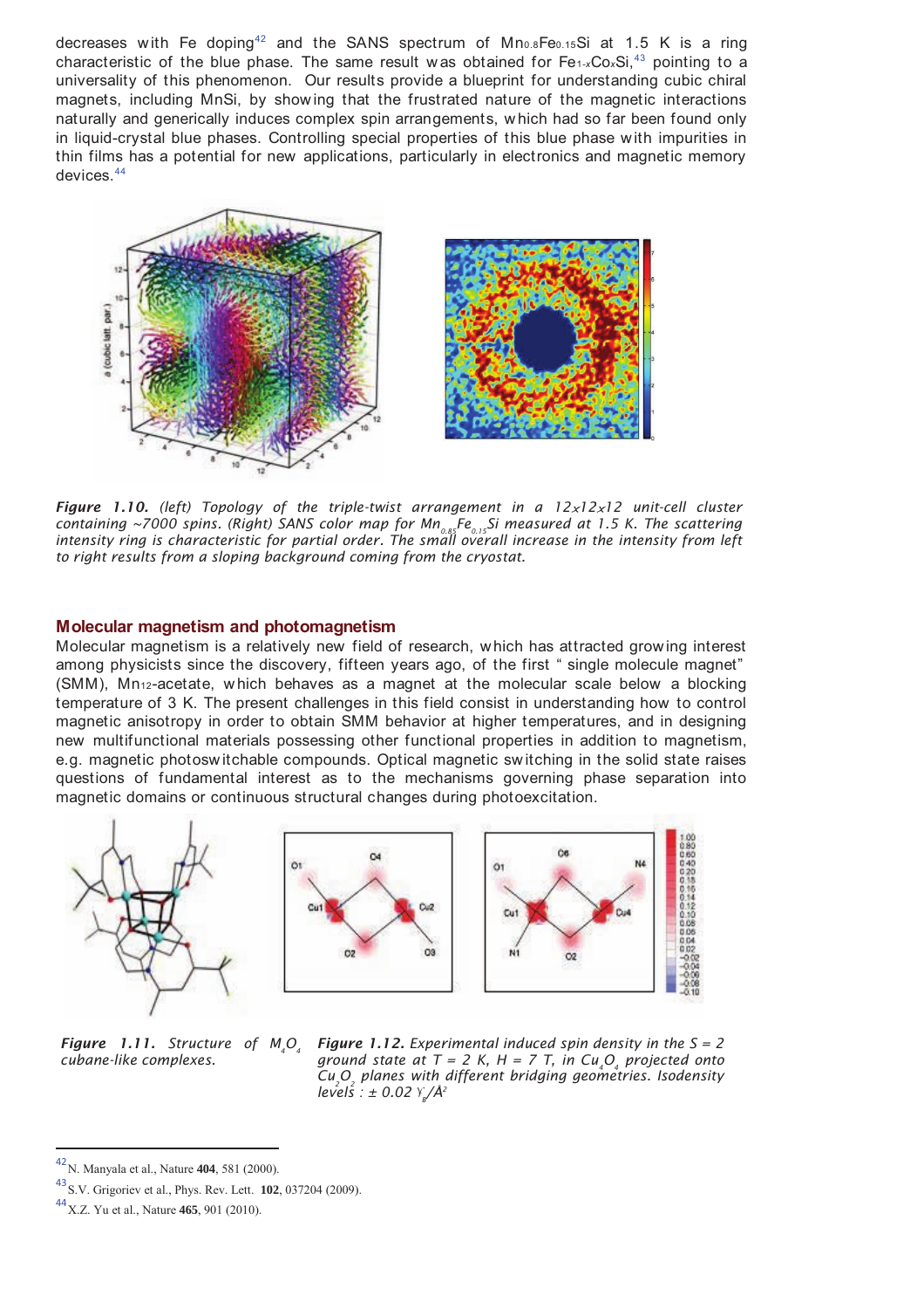#### **Combined analysis of charge and spin densities in molecular magnets**

The goal of the CEDA project, supported by the ANR (2008-2010), on the Convergence of Electron spin, charge and momentum Densities Analysis, is to combine data obtained by different techniques on the electron density in order to refine a unique model, thereby allowing the electronic structure of magnetic molecular compounds to be more accurately described. This w ork involves theoreticians (SPMS, ECP), x-ray (CRM2, Nancy) and neutron (LLB) diffraction specialists, and chemists (LMI, Lyon). The first step devoted to the joint refinement of charge and spin densities from x-ray and polarized neutron diffraction data sets has been completed. In this approach, the multipole model<sup>45</sup> is used to describe the densities of spin up and spin down electrons, the sum (or difference) of which is the charge (spin) density. The softw are called MOLLYNX w as developed by splitting the electron density model into two spin components. Experimental data were collected by x-ray diffraction at CRM2, and polarized neutron diffraction on 5C1 at LLB on two cubane-like [M<sub>4</sub>O<sub>4</sub>] complexes (M =  $Cu<sup>II</sup>$ , Ni<sup>II</sup>), synthesized in Lyon (LMI) (Figure 1.11). The joint refinement of these data is expected to ensure a better characterization of the metal-ligand bonds and a more complete understanding of their role in the intramolecular magnetic interactions and the magnetic anisotropy. The first analysis of the PND data alone<sup>46</sup> shows that the experimental spin distribution in the Cu<sub>4</sub> complex is mainly located in the basal planes of the Cu<sup>II</sup> ions and visualizes the magnetic interaction pathw ays via the bridging oxygen atoms (Figure 1.12).

# Light-induced phase separation in a spin-crossover Fe<sup>II</sup> molecular **complex**

Progress has been achieved in the investigation of the photoexcitation mechanism in the spin-crossover complex  $[Fe^{II}(ptz)_6] (BF_4)_2$  in collaboration with the GEMaC (Versailles). The photoinduced structural transformation between the low spin (LS) ground state (*S* = 0) and the high spin (HS) excited state (*S* = 2) w as studied on the neutron Laue diffractometer Vivaldi at ILL, equipped by the in-situ photoexcitation setup developed at LLB.<sup>47</sup> In a previous work, $48$  we observed a continuous transformation corresponding to randomly distributed LS and HS molecules during the irradiation of a single crystal by a laser beam (470 nm) at *T* = 2 K. According to a theoretical model based on the competition between photoexcitation (LS → HS) and relaxation (HS → LS), a light-induced phase separation (LIPS) betw een HS domains and LS domains w as expected in an instability region inside the LITH (light induced thermal hysteresis) loop (Figure 1.13, left). We have provided evidence for this process, as illustrated by the evolution of the photoinduced splitting of one reflection as a function of the irradiation time at 53.5 K (Figure 1.13, right). $49$ 

 $\overline{a}$ 

<sup>45</sup> N.K. Hansen and P. Coppens Acta. Cryst.A**34**, 909 (1978) .

<sup>46</sup> *Structure, Magnetic Properties, Polarized Neutron Diffraction and Theoretical Study of a copper(II) cubane*  C. Aronica, Y. Chumakov, E. Jeanneau, D. Luneau, P. Neugebauer, A.-L. Barra, B. Gillon, A. Goujon, A. Cousson, J. Tercero, E. Ruiz, Chem. Eur. J. **14,** 9540 (2008).

<sup>47</sup> *Photoinduced molecular switching studied by polarised neutron diffraction* 

A. Goujon, B. Gillon, A. Gukasov, J. Jeftic, Q. Nau, E. Codjovi, F. Varret, Phys. Rev. B, Rapid Commun. **67,** 220401(R) (2003). <sup>48</sup> *Neutron Laue diffraction on the spin crossover crystal [Fe(ptz)6](BF4)2 showing continuous photo-induced transformation* 

A. Goujon, B. Gillon, A. Cousson, A. Gukasov, A. Debède, J. Jeftic, G. J. Mc Intyre**,** F. Varret, Phys. Rev. B **73,** 104413 (2006). <sup>49</sup> *Light-induced phase separation (LIPS) into like-spin phases observed by Laue neutron Diffraction on a single crystal of* 

*<sup>[</sup>Fe(ptz)6](BF4)<sup>2</sup>*

F. Varret, K. Boukheddaden, A. Goujon, B. Gillon and G.J McIntyre, Z. Kristallogr. **223,** 250 (2008).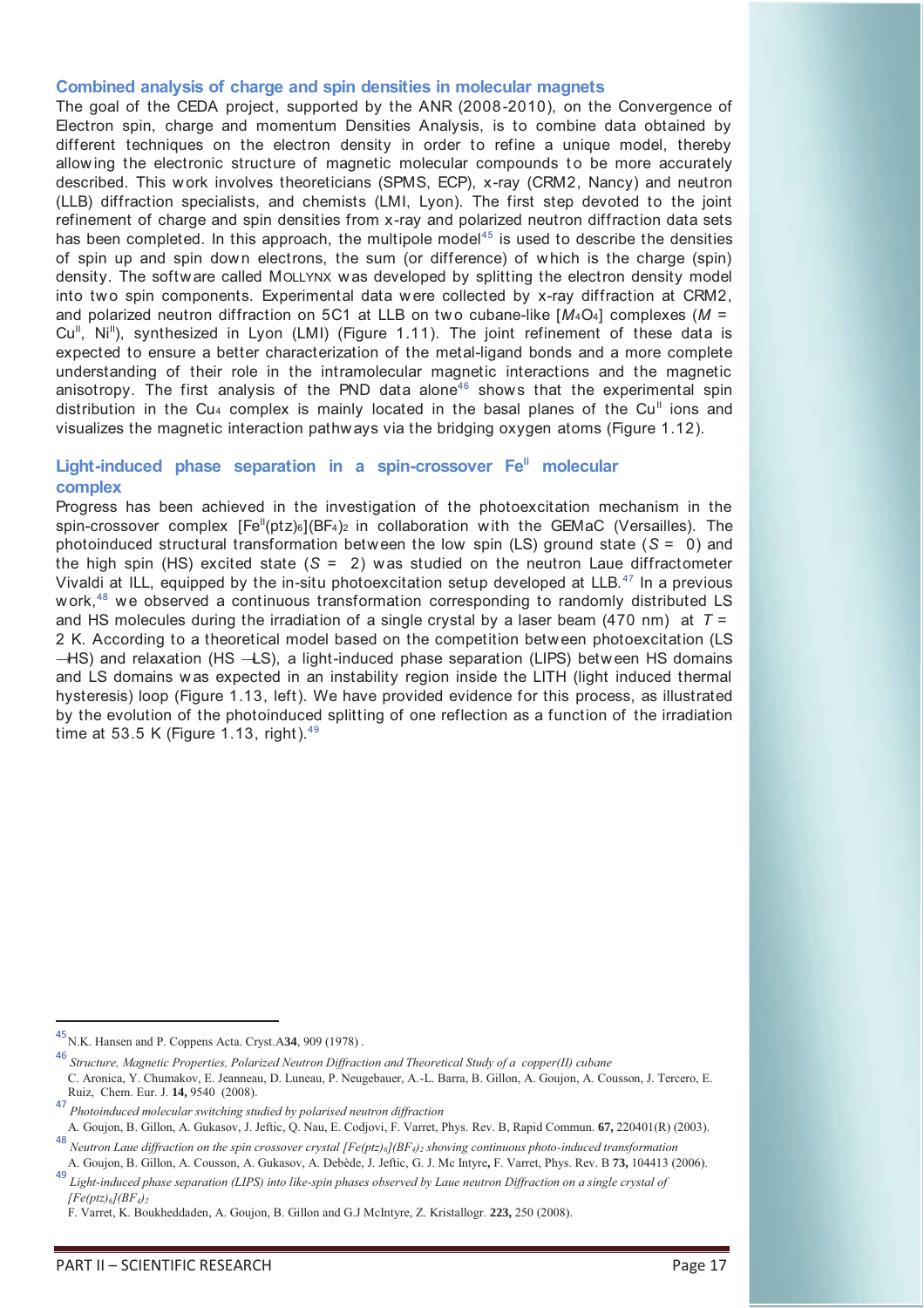

*Figure 1.13.* Light induced phase separation (LIPS) in the molecular complex  $[Fe^{i}(\text{ptz})_{s}](BF_{s})$ . Left: protocol for the LIPS investigation in the LITH loop (in red), n<sub><sub>HS</sub> is the fraction of photoinduced</sub> *HS state : irradiation by light at λ = 470 nm (10mW) at 10 K, then heating up to 53.5 K with light switched off and again light irradiation at 53.5 K. Right : (2, 2, 4) Bragg reflection on the neutron Laue diffraction diagram (a) after partial photoexcitation at 10 K, light off: (HS, LS) random state ; (b) at 53.1 K, light on: evolution of the splitting, as a function of the light irradiation time, towards the LS and HS structural positions.*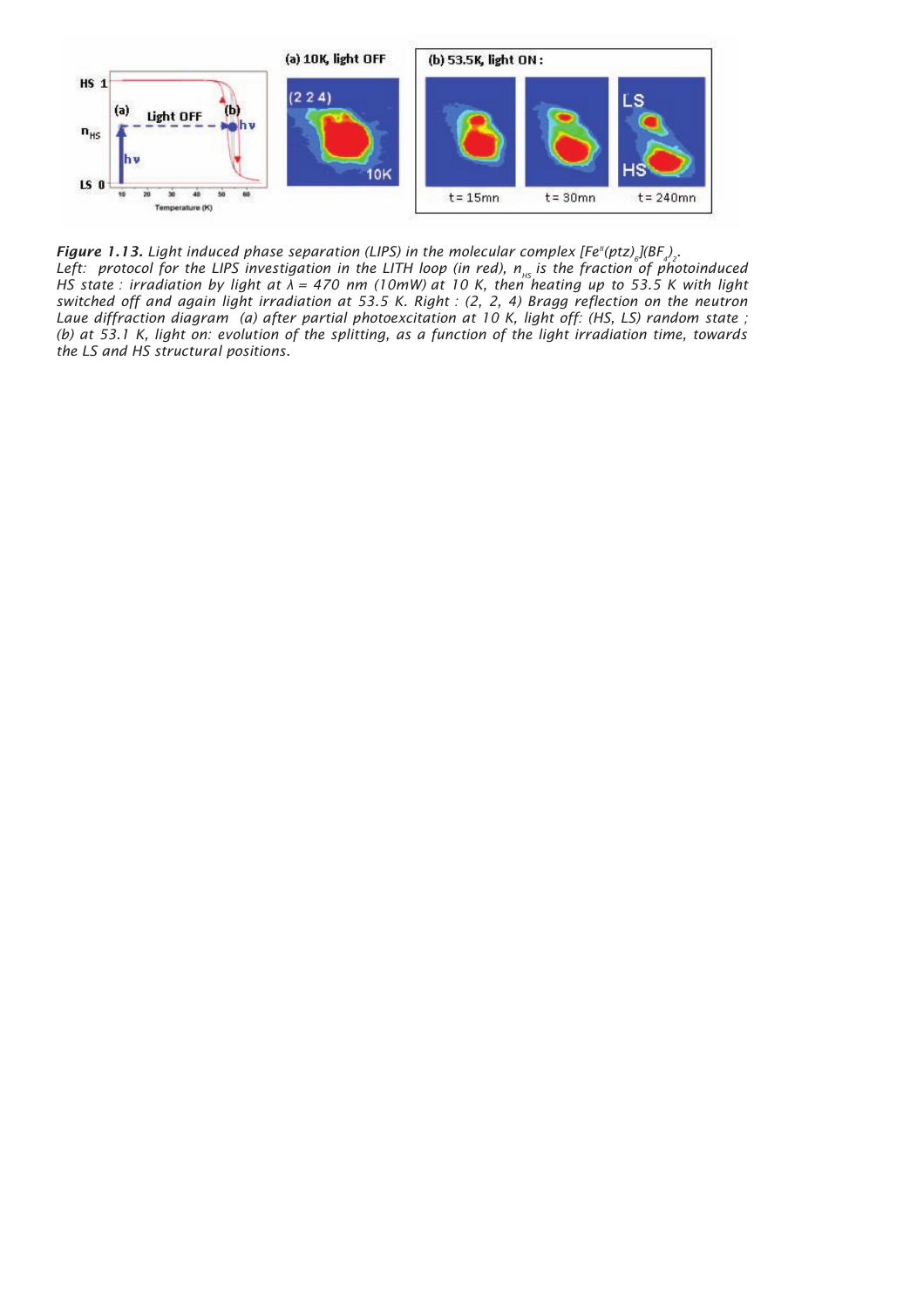

# **Scientific collaborations**

The main collaborating institutes in France and abroad are listed below .

| Organization                      | <b>Total</b> |
|-----------------------------------|--------------|
| <b>IINST</b><br>LAUE LANGEVIN     | 24           |
| <b>GRENOBLE - FRANCEI</b>         |              |
| <b>JUNIV PARIS 11 - FRANCE</b>    | 15           |
| <b>JUNIV BORDEAUX - FRANCE</b>    | 12           |
| [LAB CRISMAT - FRANCE]            | 9            |
| [ESRF GRENOBLE - FRANCE]          | 7            |
| <b>[UNIV STRASBOURG - FRANCE]</b> | 5            |
| [UNIV GRENOBLE - FRANCE]          | 4            |
| [UNIV PARIS 6 - FRANCE]           | 4            |
| <b>[UNIV NANTES - FRANCE]</b>     | 4            |
| <b>JUNIV RENNES - FRANCE</b>      | 4            |

| Organization                     | <b>Total</b> |
|----------------------------------|--------------|
| [JULICH - GERMANY]               | 12           |
| [INST MAX PLANCK - GERMANY]      | 11           |
| [KARLSRUHE INST<br>OF            | 10           |
| TECHNOLOGY - GERMANY]            |              |
| [UNIV GOTTINGEN - GERMANY]       | 6            |
| [UNIV MUNICH - GERMANY]          | 6            |
| [KURCHATOV ATOM<br><b>INST</b>   | 5            |
| MOSCOW - RUSSIA]                 |              |
| [PSI-SWITZERLAND]                | 5            |
| <b>IRUTHERFORD APPLETON LAB</b>  | 5            |
| UK1                              |              |
| [UNIV DRESDEN - GERMANY]         | 5            |
| <b>JUNIV COLOGNE - GERMANY]</b>  | 5            |
| [ARGONNE - USA]                  | 4            |
| <b>IINST ACAD PRAGUE - CZECH</b> | 4            |
| <b>REPUBLICI</b>                 |              |
| [JAERI IBARAKI - JAPAN]          | 4            |

# **Scientific contracts**

ANR: CEDA, MAGD0, NEWTOM,

- CEDA: Convergence of electron spin, charge and momentum densities analysis
- MAGD0: magnetism induced by nonmagnetic impurities
- NEWTOM: new transition metal oxides

RTRA (Triangle de la Physique): EXTREME, GLACEDESPIN, CRISPY, MAGCORPNIC

- EXTREME: high-pressure instrumentation.
- GLACEDESPIN: financial support of post-doc, H. Cao.
- CRISPY: crystal grow th of rare-earth pyrochlores.
- MAGCORPNIC: magnetism and electronic correlations in superconducting pnictides.

2 JRA: NMI3-7th Framework Programme of the European Commission

#### **Other**

Theses (2008- 2010)

- **Victor Balédent** (2007-10): *Etude de la phase de pseudo gap dans les oxydes de cuivre supraconducteurs à haute température critique.*
- **Sophie Tencé** (2006-30 sept. 2009) (LLB-université de Bordeaux): *Propriétés et structures magnétiques d' hydrures et de composés magnétocaloriques à base de terres rares.*
- **Xavier Fabrèges** (2007-5 oct. 2010): *Etude des propriétés magnétiques et du couplage spin-réseau dans les composés multiferroï ques RMnO3 hexagonaux par diffusion de neutrons.*
- **Julie Bourgeois** (2008-2011) (LLB-Université de Caen): *Les ferrites de type RFeO4 à valence mixte.*